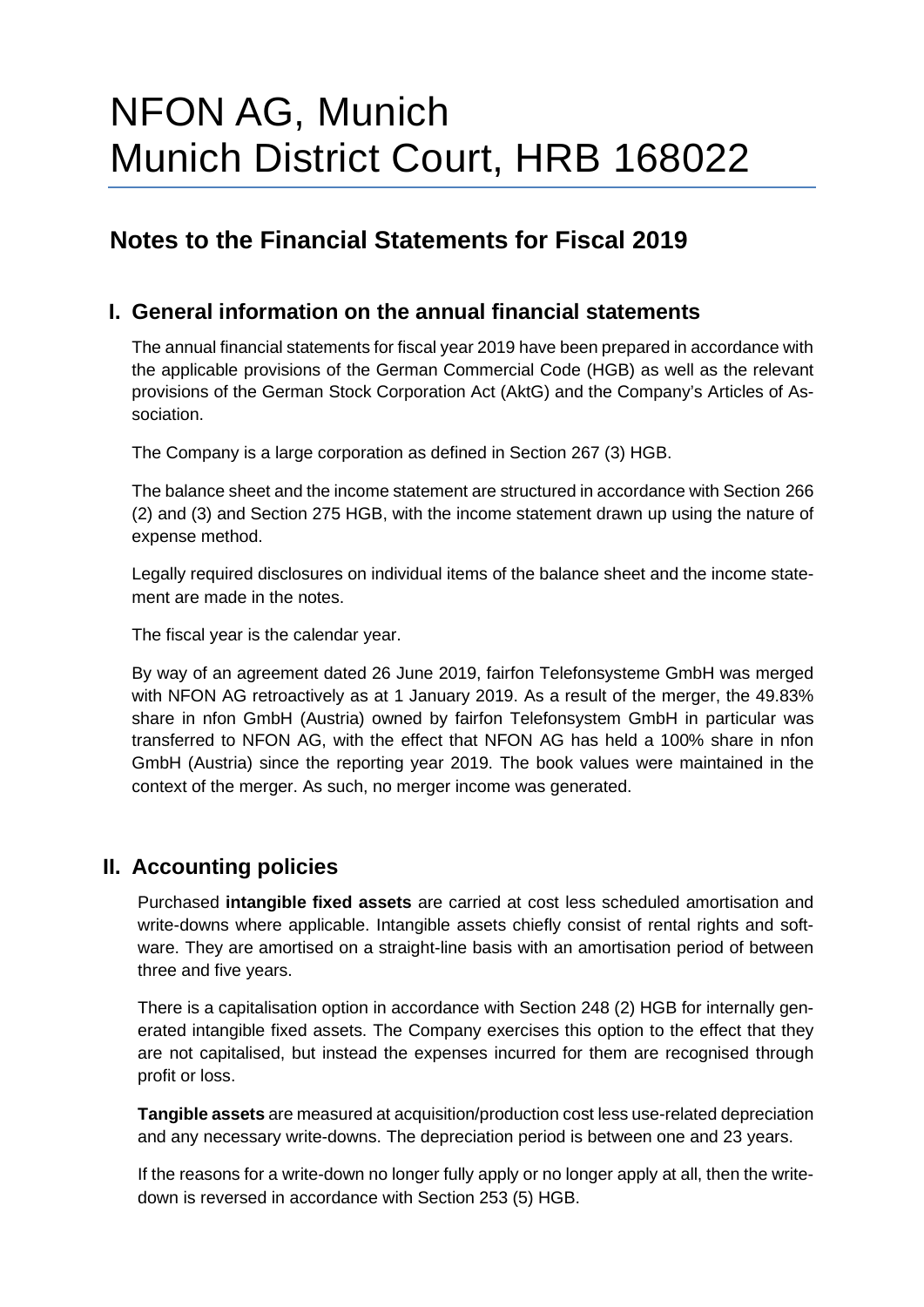Immovable tangible assets are depreciated on a straight-line basis.

Depreciation of movable items of tangible assets is recognised using the straight-line depreciation method.

For assets acquired in the fiscal year with an acquisition/production cost of up to EUR 800 (not including turnover tax), the accounting under commercial law follows the procedure for low-value assets in tax law  $-$  i.e. they are written off in full in the year of their acquisition – due to a lack of materiality. Assets with an acquisition/production cost of more than EUR 800 are written down over their useful life.

**Financial assets** are measured at acquisition cost, taking account of any necessary amortisation. If there are signs of permanent impairment, the assets are written down to their lower fair value. In the case of impairment that is not expected to be permanent, the option under Section 253 (3) Sentence 6 HGB is exercised and no write-downs are recognised. If the reasons for a write-down cease to apply, the lower carrying amounts are not retained. The reported carrying amounts of equity investments are tested for impairment once a year. Specific valuation allowances are recognised for the default risks entailed by loans.

**Inventories** are measured at acquisition cost including incidental cost or at their market prices if lower. Specific valuation allowances are recognised to the extent required for goods with low marketability and other (sales) risks. An additional write-down in the form of a global valuation allowance is recognised for other general risks.

**Inventories (goods)** are carried at acquisition cost and mainly consist of the acquisition cost of cables, other small items and a residual stock of telephones. If the fair values are lower, these are recognised. Discernible risks in relation to inventories have been accounted for with appropriate write-downs.

Apart from customary retention of title clauses, inventories are free from third-party rights.

**Receivables and other assets** are carried at their nominal amounts. Specific and global valuation allowances are recognised for potential default risks.

**Cash and cash equivalents** are carried at nominal value.

**Deferred income and prepaid expenses** are recognised for transitory items. The amount of deferred income and of prepaid expenses is based on the payment amount and the ratio of services received/performed by the reporting date and outstanding consideration. Items of deferred income and prepaid expenses that last several fiscal years are not discounted.

**Deferred taxes** are calculated in line with the "temporary concept", considering only the differences between the accounting and tax carrying amounts of assets and liabilities. Losses carried forward are taken into account only to the extent that they can be used within five years.

Deferred taxes are measured at the tax rates that will apply when the difference is reversed. If these tax rates are not known, the individual tax rates on the reporting date are applied. Deferred taxes are not discounted. The option to offset deferred tax assets against deferred tax liabilities is exercised. The option to capitalise any net asset surplus that remains after offsetting is not exercised.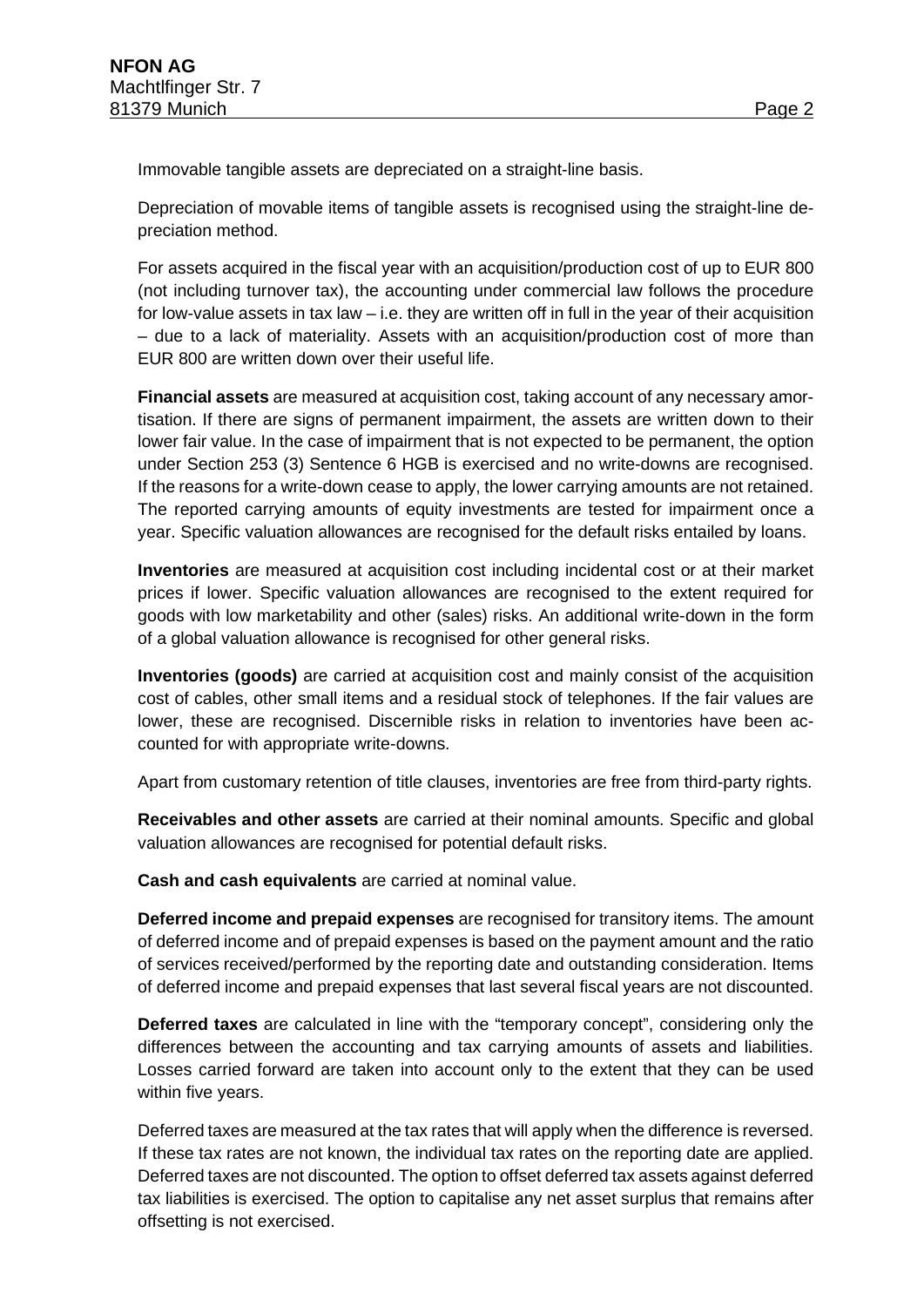**Provisions** cover all discernible risks and uncertain obligations to an adequate extent. They are carried at their settlement amount, taking account of future price and cost changes. Provisions maturing in more than one year are discounted to present value using the average market interest rate for the past seven years, based on their remaining maturities.

**Liabilities** are reported at their settlement amount.

**Foreign-currency assets and liabilities** were translated at the middle spot exchange rate as at the reporting date. If they had a remaining term of more than one year, the realisation principle (Section 252 (1) No. 4, second half-sentence HGB) and the historical cost convention (Section 253 (1) Sentence 1 HGB) were taken into account.

**Differences in accounting policies** relate to accounting for the employee share option programme for the first time in the reporting year. This was based on the regulations of IFRS 2. In connection with this, EUR 638 thousand was recorded in personnel expenses. The capital reserves increased by the same amount in this context. The change in accounting took place because employee share options were granted for the first time in the reporting year as a form of share-based payment.

**Share-based payment** Expenses for share options are accumulated pro rata over the vesting period. The options are measured as at the commitment date in line with the figure recognised in the consolidated financial statements in accordance with IFRS 2 "Share-based Payment". They are accumulated in capital reserves. The options constitute remuneration for work that is yet to be performed, which is why the capital reserves are accumulated pro rata over the period in which the employees perform the work (consideration). The offsetting item is personnel expenses.

### **III. Notes on the balance sheet**

#### **1. Fixed assets**

Information on the development of the individual items of fixed assets in fiscal year 2019 is presented separately in the statement of changes in fixed assets in the annex to the notes, also disclosing amortisation and depreciation.

Loans to affiliated companies in the amount of EUR 3,873 thousand (previous year: EUR 6,456 thousand) relate to the companies NFON Italia S.r.l., Italy, NFON France SAS, France, NFON IBERIA S.L., Spain, and Deutsche Telefon Standard GmbH, Germany.

#### **2. Inventories**

Inventories consist entirely of goods in the amount of EUR 46 thousand (2018: EUR 16 thousand).

The EUR 33 thousand increase in inventories is mainly attributable to a higher customer base and the resulting requirements (provision of goods).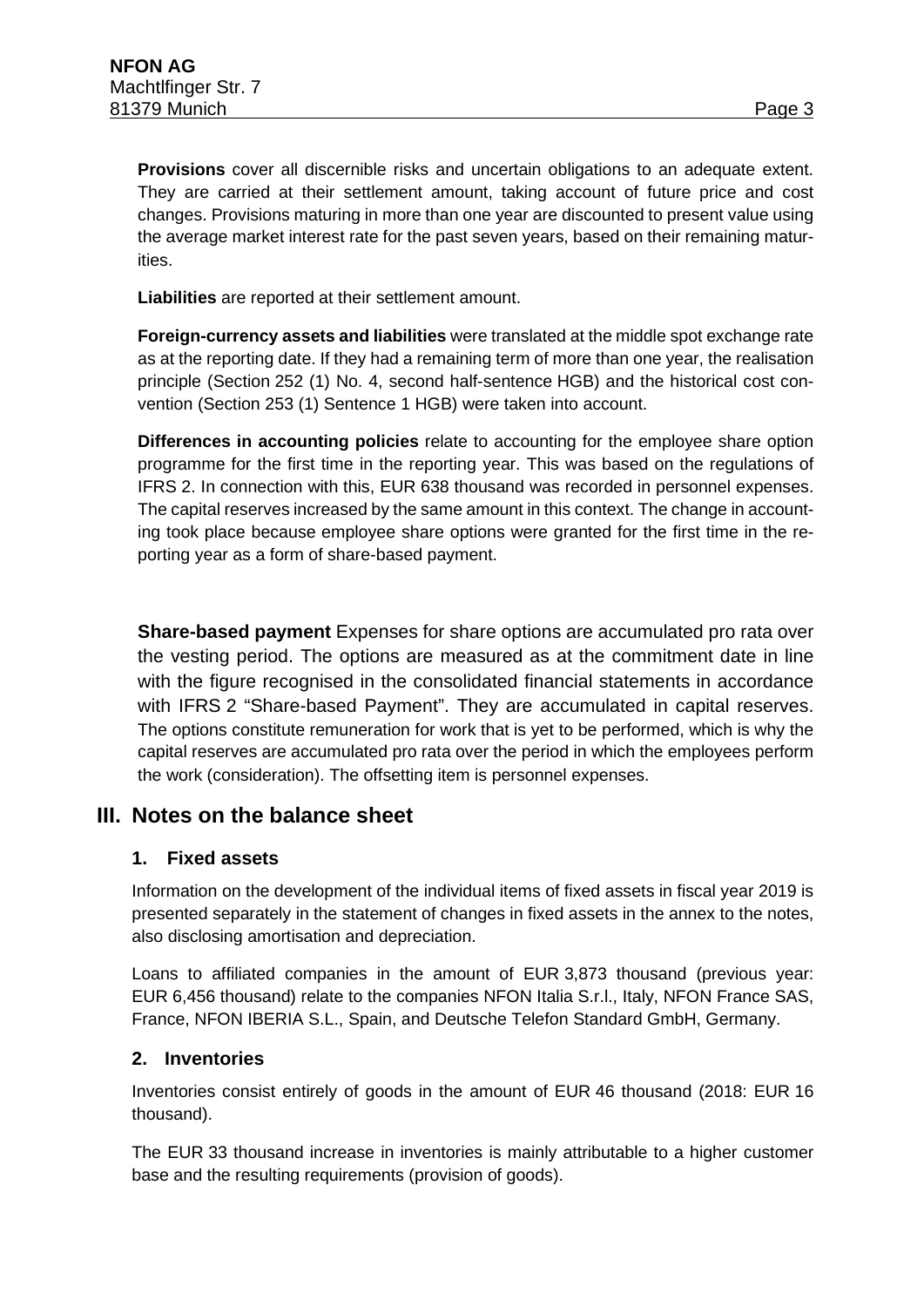#### **3. Receivables and other assets**

Receivables and other assets break down as follows:

| in EUR thousand                                           | 31 Dec. 2019 | 31 Dec. 2018 |
|-----------------------------------------------------------|--------------|--------------|
| Trade receivables                                         | 4,503        | 4,273        |
| (of which with a remaining term of more than one<br>year) |              |              |
| Receivables from affiliated companies                     | O            |              |
| (of which with a remaining term of more than one<br>year) |              |              |
| (of which trade receivables)                              | 0            |              |
| Other assets                                              | 168          | 760          |
| (of which with a remaining term of more than one<br>year) | 6            | 10           |
| (of which from shareholders)                              | O            | 279          |
| Total                                                     | 4,671        | 5,038        |
| (of which with a remaining term of more than one<br>year) | 6            | 10           |
| (of which from shareholders)                              |              | 279          |

Other assets include tax assets from other countries and input tax deductibles in subsequent periods in the amount of EUR 46 thousand as at the reporting date (previous year: EUR 456 thousand).

#### **4. Cash-in-hand and bank balances**

The cash-in-hand and bank balances item chiefly consists of bank balances of EUR 27,296 thousand (previous year: EUR 32,827 thousand).

Access to EUR 390 thousand of this (previous year: EUR 390 thousand) is restricted to the extent that it comprises banks' recourse rights for direct debits from customers.

Cash represents cash on hand and cash held at banks. All highly liquid investments with original maturities of three months or less from the date of acquisition are considered cash equivalents. Cash and cash equivalents are measured at amortised cost.

### **5. Prepaid expenses**

Prepaid expenses amounted to EUR 900 thousand (previous year: EUR 376 thousand) and mainly included prepaid licence payments in the reporting year.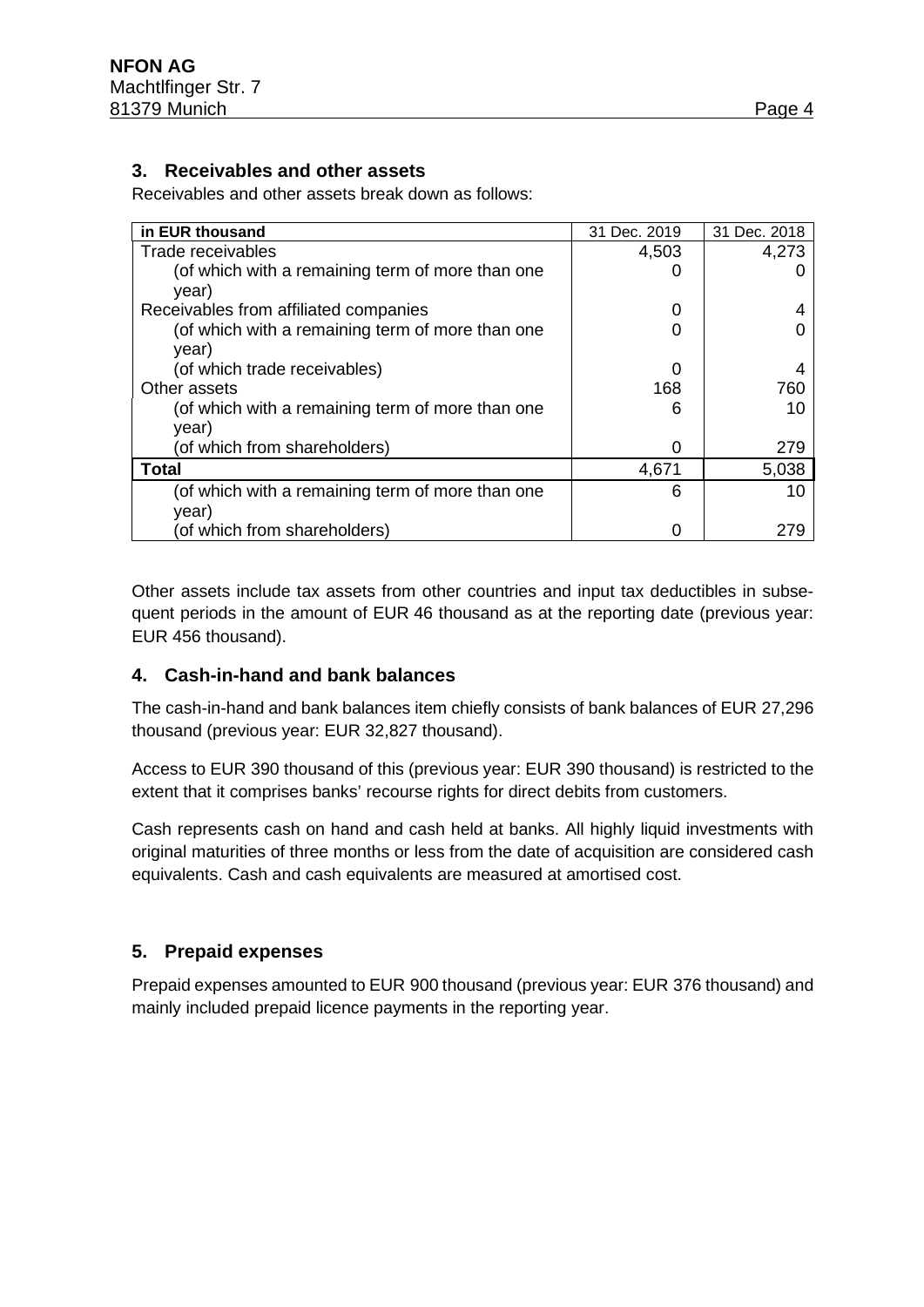### **6. Equity**

Equity increased from EUR 13,807 thousand as at 31 December 2018 to EUR 15,056 thousand as at 31 December 2019. On 18 October 2019, Active Ownership Fund SICAV-FIS SCS, Luxembourg (AOC) exercised its option under the warrant bond issued on 2 July 2019, causing equity to increase by EUR 10,604 thousand. In connection with the partial payment of the purchase price from the DTS acquisition, equity increased by EUR 2,500 thousand. Issuing employee share options resulted in an increase in equity of EUR 638 thousand. Another EUR 43 thousand of the increase in equity related to the equity component of the warrant bond issued to AOC. The net loss of EUR 13,957 thousand had an offsetting effect.

### **Subscribed capital and ordinary shares**

As at 31 December 2019, NFON AG had issued 15,055,569 (as at 31 December 2018: 13,806,816) ordinary bearer shares with a notional interest in the share capital of EUR 1.00. Subscribed capital totalled EUR 15,056 thousand as at 31 December 2019 (31 December 2018: EUR 13,807 thousand).

Each ordinary share entitles the bearer to one vote in the Annual General Meeting and to receive a dividend in the case of a distribution. Ordinary shares are not subject to any restrictions.

All issued and outstanding shares are fully paid in as at 31 December 2019 and 2018.

### **Capital reserves**

The capital reserves contain the premium from issued shares and the transaction costs reimbursed by the previous shareholders in connection with the IPO which took place in the prior year. This offset the transaction costs in connection with the placement of new shares in the context of the IPO. In addition, the capital reserves contain cumulated expenses for share-based payment transactions for specific members of the Management Board recognised as staff costs in earlier periods, expenses from the employee share option programme recognised as staff costs in the reporting period, and the equity component of the warrant bond issued in the reporting year.

The development of the consolidated equity is shown in the statement of changes in equity.

### **Authorised capital**

In accordance with the resolution of the Annual General Meeting on 12 December 2019, the Management Board is authorised, with the approval of the Supervisory Board to increase the share capital of NFON AG on one or more occasions in one or more tranches in the period to 11 December 2024 by up to EUR 3,000,000 by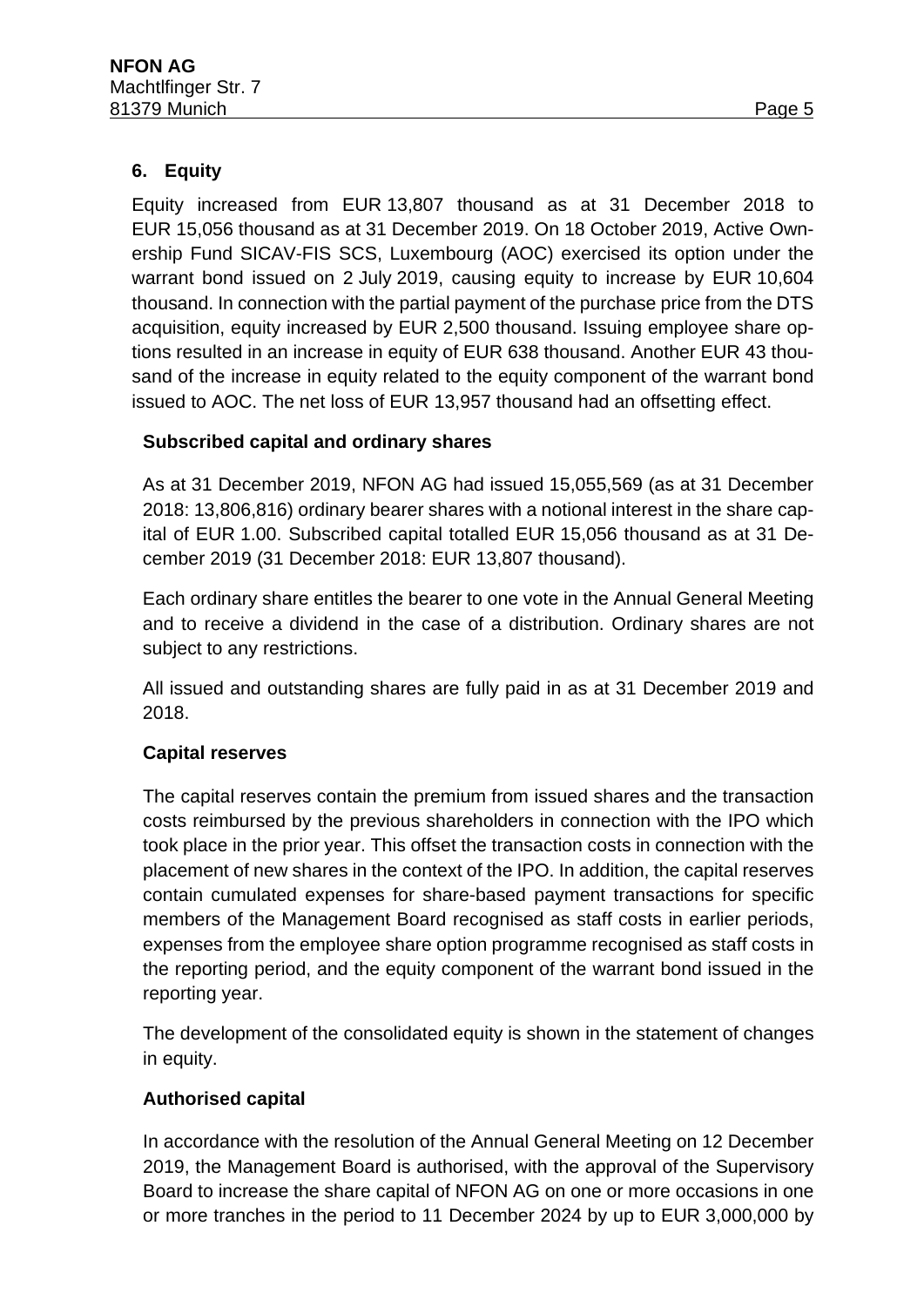tributions (Authorised Capital 2019). Shareholders have pre-emption rights. This authorises the Management Board, with the approval of the Supervisory Board, to decide on the disapplication of shareholder subscription rights. However, they may be excluded only in the following cases:

- to compensate fractional shares;
- if shares are issued against non-cash contributions to acquire companies, investments in companies, parts of companies or other assets, including rights and receivables, and the new shares for which the shareholders' pre-emptive right has been disapplied do not exceed 10% of the share capital as at 31 December 2019, at the time this authorisation becomes effective or at the time it is exercised;
- if the capital is increased in return for cash contributions, the issue price of the new shares is not significantly lower than the stock market price at the time the issue price is finalised, and the new shares for which the shareholders' pre-emptive right has been disapplied do not exceed 10% of the share capital as at 31 December 2019, at the time this authorisation becomes effective or at the time it is exercised.

The Authorised Capital I of EUR 653,409 in place as at 31 December 2018 was cancelled in the reporting year.

### **Contingent capital**

The creation of contingent capital (Contingent Capital I) in the form that the NFON AG share capital is contingently increased by up to EUR 3,856,060 as a result of the issue of up to 3,856,060 new no-par value bearer shares, serves to authorise the Management Board, with approval of the Supervisory Board, in the period to 8 April 2023 to issue bearer convertible bonds, warrant bonds, participation rights, participating bonds or combinations of these instruments with or without a restriction on duration up to a total amount of EUR 115,681,800 and to grant bearers and creditors of convertible or warrant bonds conversion or option rights to new shares of the Company with a pro rata amount in the share capital of up to EUR 3,856,060, the issue of which can take place on a non-cash basis.

In addition, to secure subscription rights from share options (subscription rights within the meaning of Section 192 (2) No. 3 AktG) issued in the period from 9 April 2018 to 8 April 2023, the NFON AG share capital is contingently increased on the basis of the authorisation of the Annual General Meeting on 9 April 2018 by up to EUR 964,015 by the issue of up to 964,015 new bearer shares (Contingent Capital  $II$ ).

Contingent Capital I and Contingent Capital II were both resolved in the Annual General Meeting on 9 April 2018.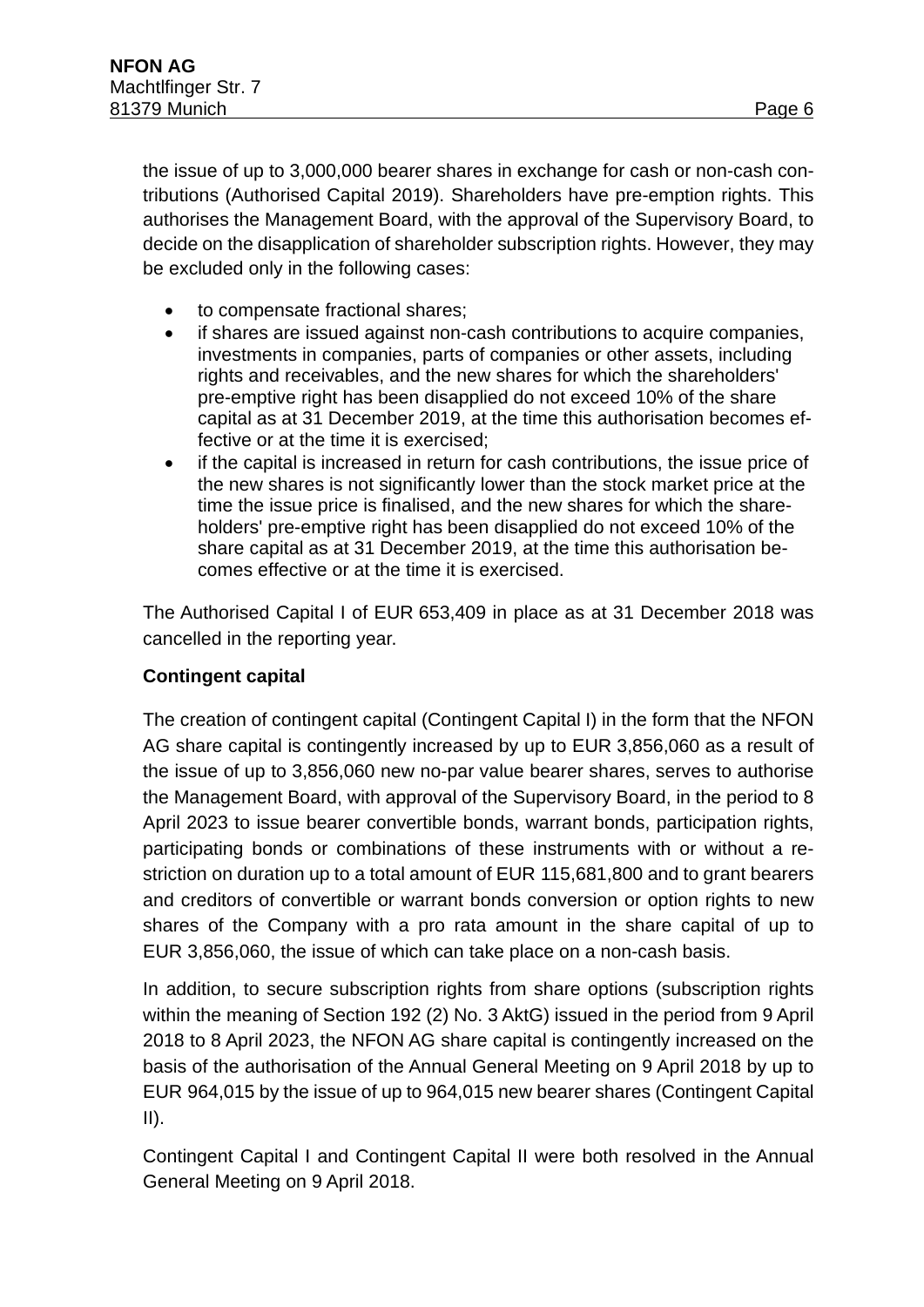As at 31 December 2019, Contingent Capital I amounted to EUR 2,892,045. Contingent Capital II was unchanged as at 31 December 2019 as compared to the resolution at the Annual General Meeting on 9 April 2018.

#### **Development of net accumulated losses**

|                                      | in EUR    | in EUR    |  |
|--------------------------------------|-----------|-----------|--|
|                                      | thousand  | thousand  |  |
|                                      | 2019      | 2018      |  |
| Net loss/income for the year         | $-13,957$ | $-10,328$ |  |
| Loss carried forward from prior year | $-33,431$ | $-23,103$ |  |
| 31 December                          | $-47,388$ | $-33,431$ |  |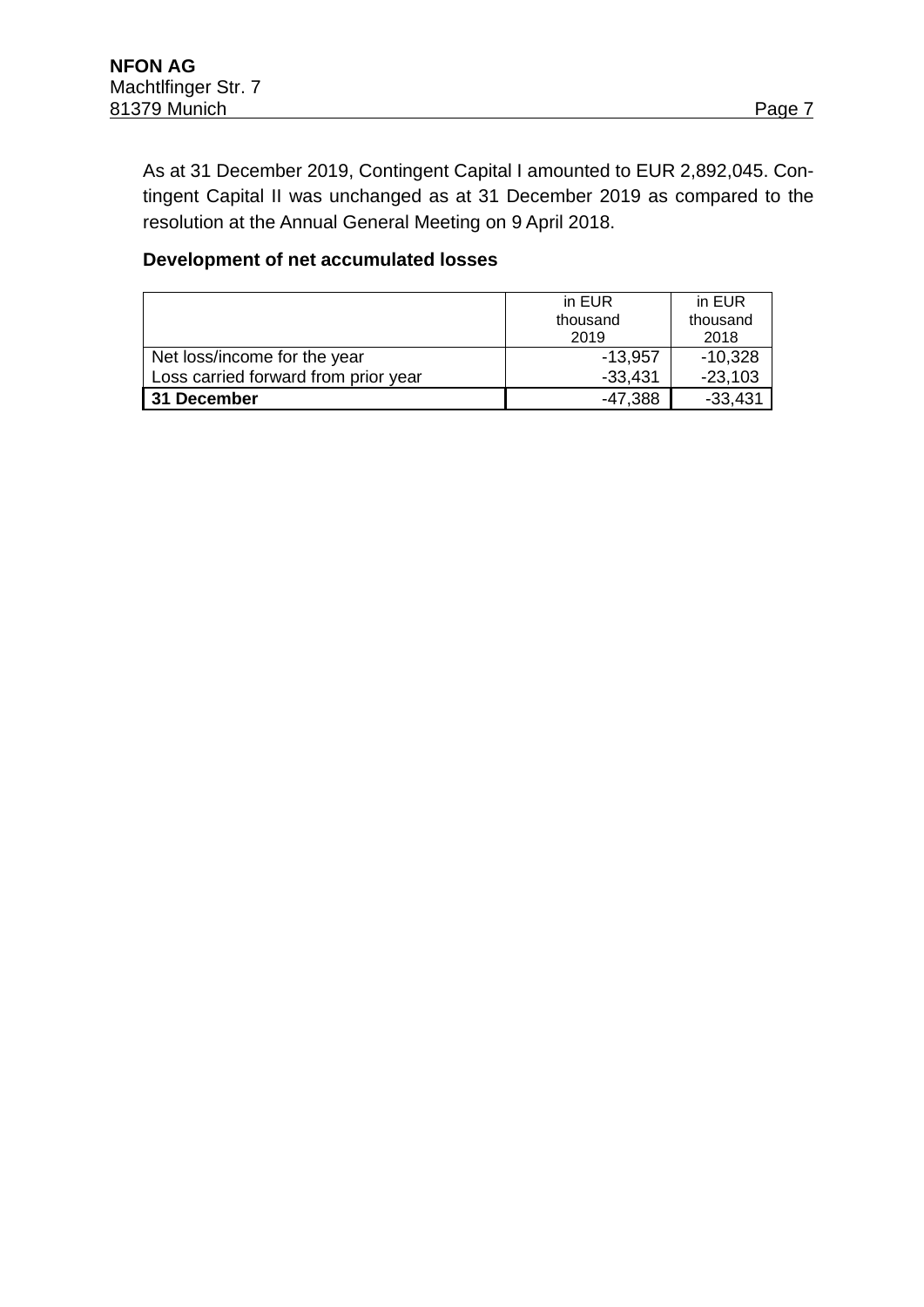### **Voting rights**

In 2019, NFON AG published the following notifications on the Group's website in line with Section 20 (1) or (4) of the German Stock Corporation Act (AktG) or Section 33 (1) of the German Securities Trading Act (WpHG) and in line with Section 20 (6) or Section 38 (1) and Section 40 WpHG:

| Date of<br>change in<br>equity<br>investment | Name of holder of<br>equity investment                | <b>Thresholds</b><br>exceeded/<br>fallen short of | <b>Share of voting</b><br>rights |
|----------------------------------------------|-------------------------------------------------------|---------------------------------------------------|----------------------------------|
| 25 March 2019                                | <b>KBC Asset Management</b><br>NV, Brussels, Belgium  | Below 3%                                          | 2.99%                            |
| 25 April 2019                                | <b>Swedbank Robur Fonder</b><br>AB, Sundyberg, Sweden | Above 3%                                          | 3.18%                            |
| 21 May 2019                                  | Dr Matthias Hallweger<br>(indirect)                   | Below 5%, be-<br>low <sub>3%</sub>                | 0.00%                            |
| 28 May 2019                                  | FIL Limited, Pembroke,<br>Bermuda                     | Below 3%                                          | 2.80%                            |
| 17 July 2019                                 | FIL Limited, Pembroke,<br>Bermuda                     | Above 3%                                          | 3.05%                            |
| 9 Aug. 2019                                  | FIL Limited, Pembroke,<br><b>Bermuda</b>              | Below 3%                                          | 2.95%                            |
| 1 Oct. 2019                                  | Klaus Röhrig (indirect)                               | Above 3%                                          | 3.12%                            |
| 1 Oct. 2019                                  | Florian Schubhauer (indi-<br>rect)                    | Above 3%                                          | 3.12%                            |
| 21 Oct. 2019                                 | <b>Earlybird Verwaltungs</b><br>GmbH, Munich, Germany | Below 15%                                         | 14.05%                           |
| 21 Oct. 2019                                 | Klaus Röhrig (indirect)                               | Above 5%                                          | 9.33%                            |
| 21 Oct. 2019                                 | Florian Schuhbauer (indi-<br>rect)                    | Above 5%                                          | 9.33%                            |
| 4 Dec. 2019                                  | Klaus Röhrig (indirect)                               | Above 10%                                         | 11.43%                           |
| 4 Dec. 2019                                  | Florian Schuhbauer (indi-<br>rect)                    | Above 10%                                         | 11.43%                           |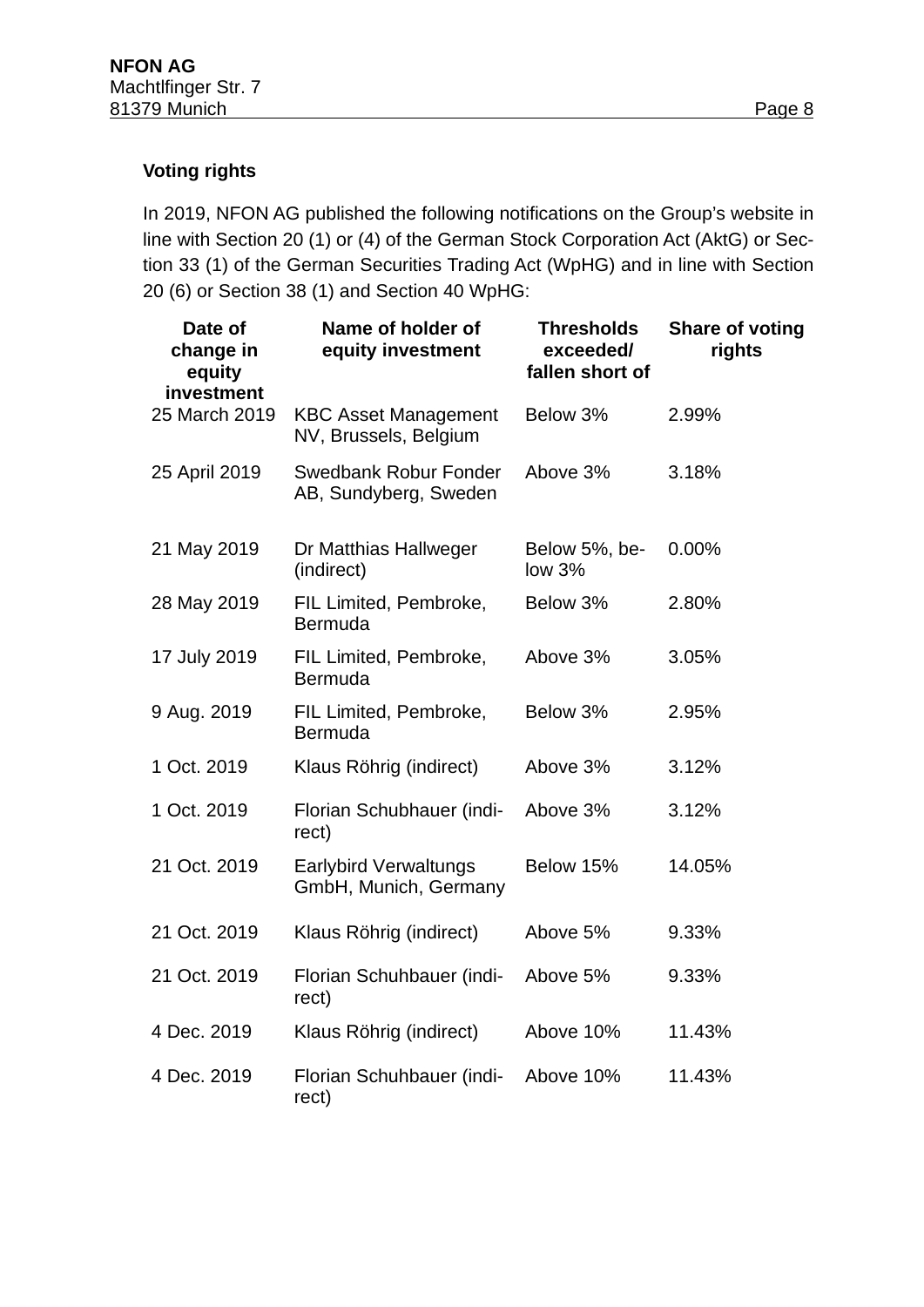### **7. Provisions**

Provisions break down as follows:

| in EUR thousand                              | 31 Dec. 2019 | 31 Dec. 2018 |
|----------------------------------------------|--------------|--------------|
| Tax provisions                               | 69           | 69           |
| Other provisions                             |              |              |
| Personnel provisions                         | 1,195        | 1,170        |
| Outstanding incoming invoices                | 834          | 627          |
| Remuneration for partner commission          | 714          | 582          |
| Other*                                       | 308          | 29           |
| Provision for financial statements and audit | 281          | 183          |
| Social security for false self-employment    |              | 21           |
| <b>Total</b>                                 | 3,402        | 2,68'        |

The tax provisions mainly relate to payroll taxes for previous years in the amount of EUR 69 thousand.

The personnel provisions chiefly comprise provisions for bonuses of EUR 755 thousand (previous year: EUR 678 thousand) and provisions for holidays of EUR 331 thousand (previous year: EUR 361 thousand).

\*Other provisions chiefly consist of hidden reserves of EUR 270 thousand that were disclosed in connection with the acquisition of DTS.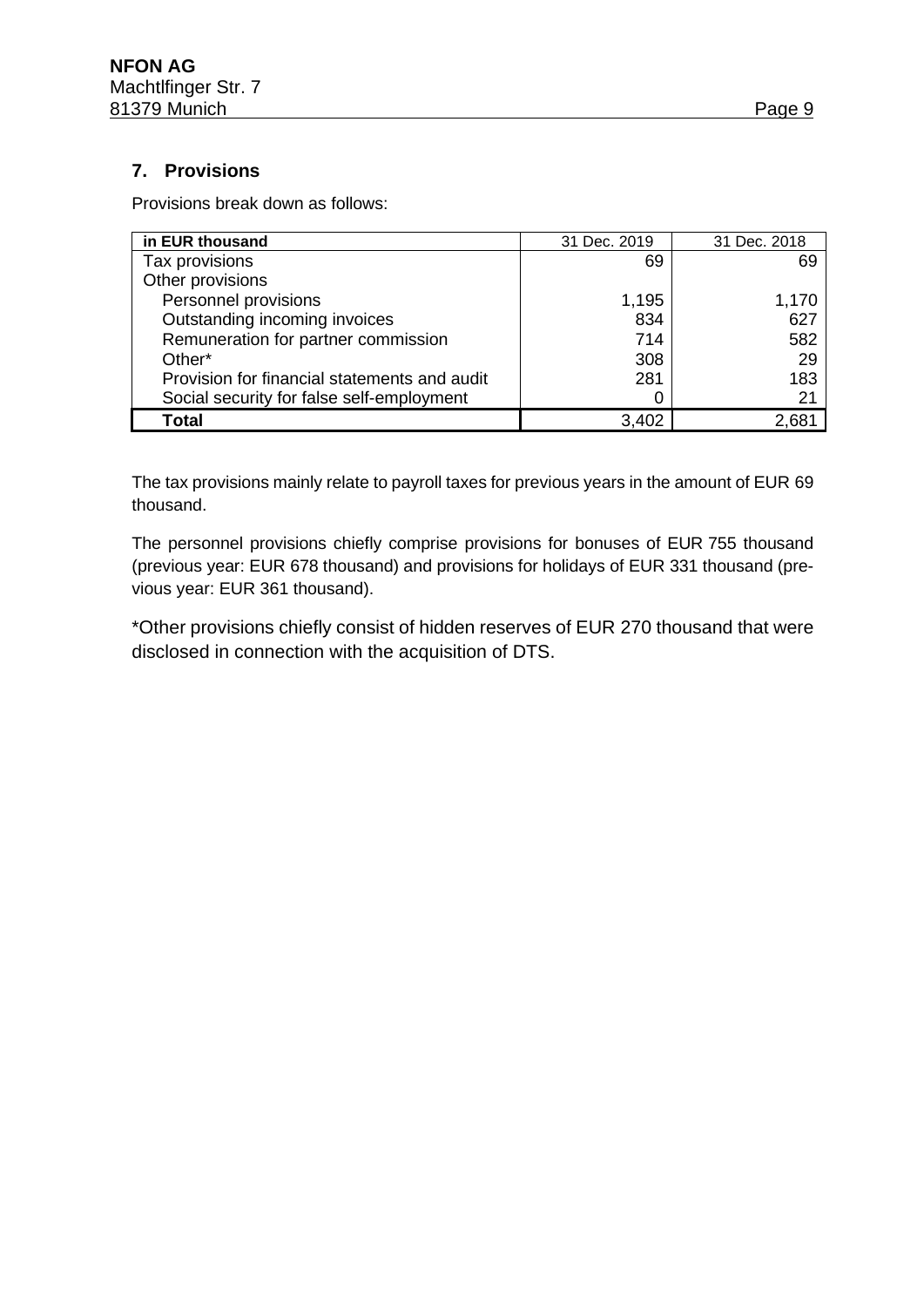### **8. Liabilities**

Liabilities break down as follows:

|                                                                                                                          |                                      | with a remaining term of |                       |                                     |                                                   |                                                                                    |
|--------------------------------------------------------------------------------------------------------------------------|--------------------------------------|--------------------------|-----------------------|-------------------------------------|---------------------------------------------------|------------------------------------------------------------------------------------|
| in EUR thousand                                                                                                          | 31 Dec. 2019                         | up to one<br>year        | more than<br>one year | thereof:<br>more than<br>five years | thereof secured<br>by liens and<br>similar rights | Type and form of collateral                                                        |
| <b>Bonds</b>                                                                                                             | 5,075                                | 5,075                    |                       |                                     | No                                                |                                                                                    |
| Liabilities to banks                                                                                                     | 9,007                                | 9,007                    |                       |                                     | No                                                |                                                                                    |
| Trade payables<br>Liabilities to affiliated companies<br>Other liabilities<br>of which taxes<br>of which social security | 2,308<br>4,287<br>1,115<br>271<br>22 | 2,308<br>4,287<br>986    | 129                   |                                     | Yes<br>No<br>Yes                                  | General retention of title<br>Rent guarantees have been<br>concluded as collateral |
| Total                                                                                                                    | 16,717                               | 16,588                   | 129                   |                                     |                                                   |                                                                                    |

With regard to liabilities to banks, minimum liquidity of EUR 12,000 thousand must be kept available in accordance with the loan agreement between NFON and the bank.

Trade payables to affiliated companies mainly resulted from the cost allocation of NFON UK Ltd. (EUR 3,320 thousand) and nfon GmbH (EUR 966 thousand).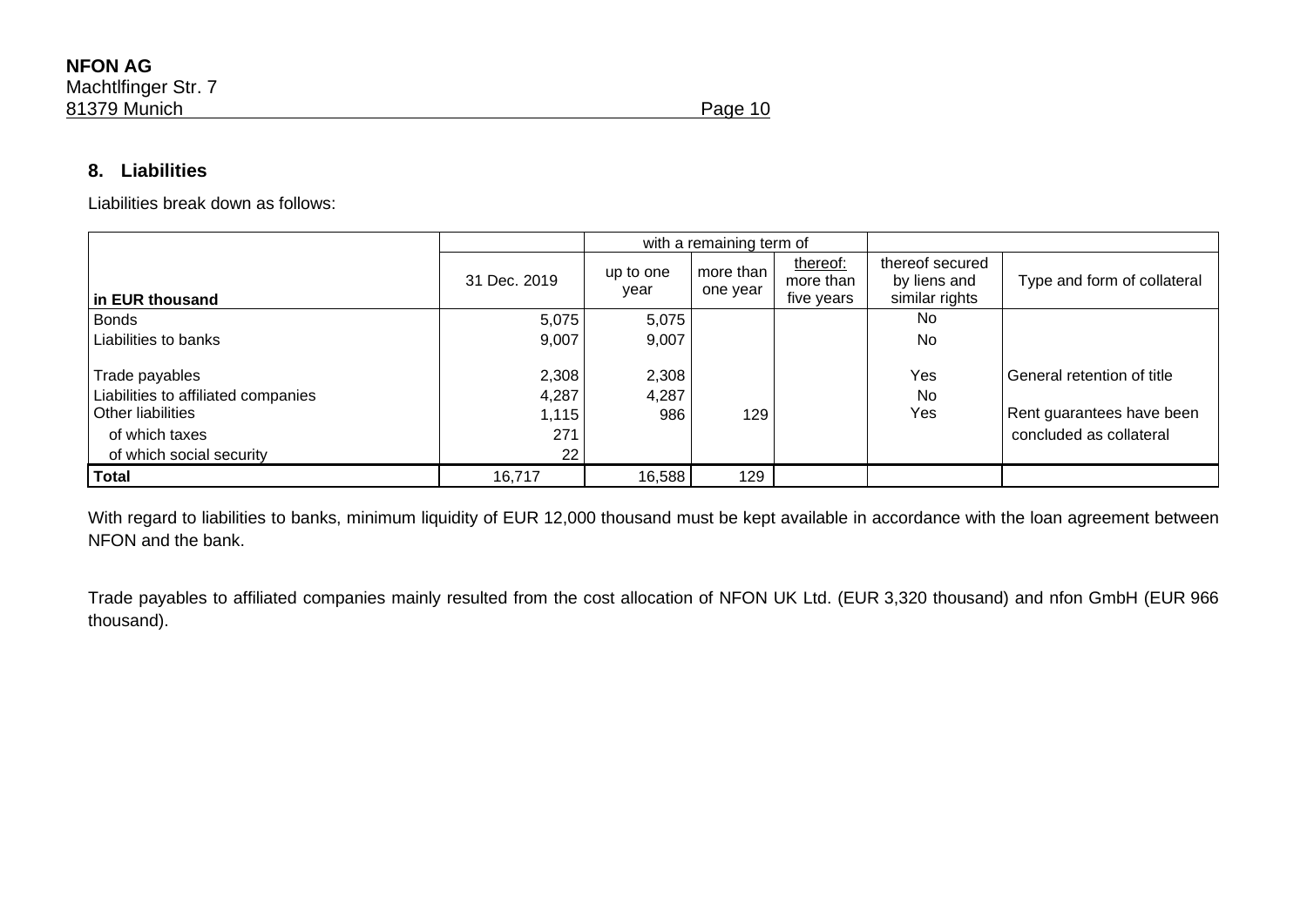|                                                                                                                          |                                      | with a remaining term of |                          |                                     |                                                   |                                                                                    |
|--------------------------------------------------------------------------------------------------------------------------|--------------------------------------|--------------------------|--------------------------|-------------------------------------|---------------------------------------------------|------------------------------------------------------------------------------------|
| in EUR thousand                                                                                                          | 31 Dec. 2018                         | up to one<br>year        | more<br>than one<br>vear | thereof:<br>more than<br>five years | thereof secured by<br>liens and similar<br>rights | Type and form of<br>collateral                                                     |
| Bonds                                                                                                                    |                                      |                          |                          |                                     | N <sub>0</sub>                                    |                                                                                    |
| Liabilities to banks                                                                                                     | 6                                    | 6                        |                          |                                     | No                                                |                                                                                    |
| Trade payables<br>Liabilities to affiliated companies<br>Other liabilities<br>of which taxes<br>of which social security | 1,976<br>5,728<br>1,157<br>508<br>14 | 1,976<br>5,728<br>984    | 173                      | 173                                 | Yes<br>No<br>Yes                                  | General retention of title<br>Rent guarantees have been<br>concluded as collateral |
| <b>Total</b>                                                                                                             | 8,867                                | 8,694                    | 173                      | 173                                 |                                                   |                                                                                    |

Other liabilities break down as follows:

| in EUR thousand               | 31 Dec. 2019 | 31 Dec. 2018 |
|-------------------------------|--------------|--------------|
| Collateral received           | 336          | 335          |
| Turnover tax liabilities      | 205          | 285          |
| Deferral for rent-free period | 172          | 216          |
| Creditors with debit balances | 81           | 54           |
| Credit card liabilities       | 5            | 5            |
| Payroll liabilities:          |              |              |
| payroll and church taxes      | 271          | 223          |
| Other                         | 45           | 39           |
| <b>Total</b>                  | 1,115        | 1,157        |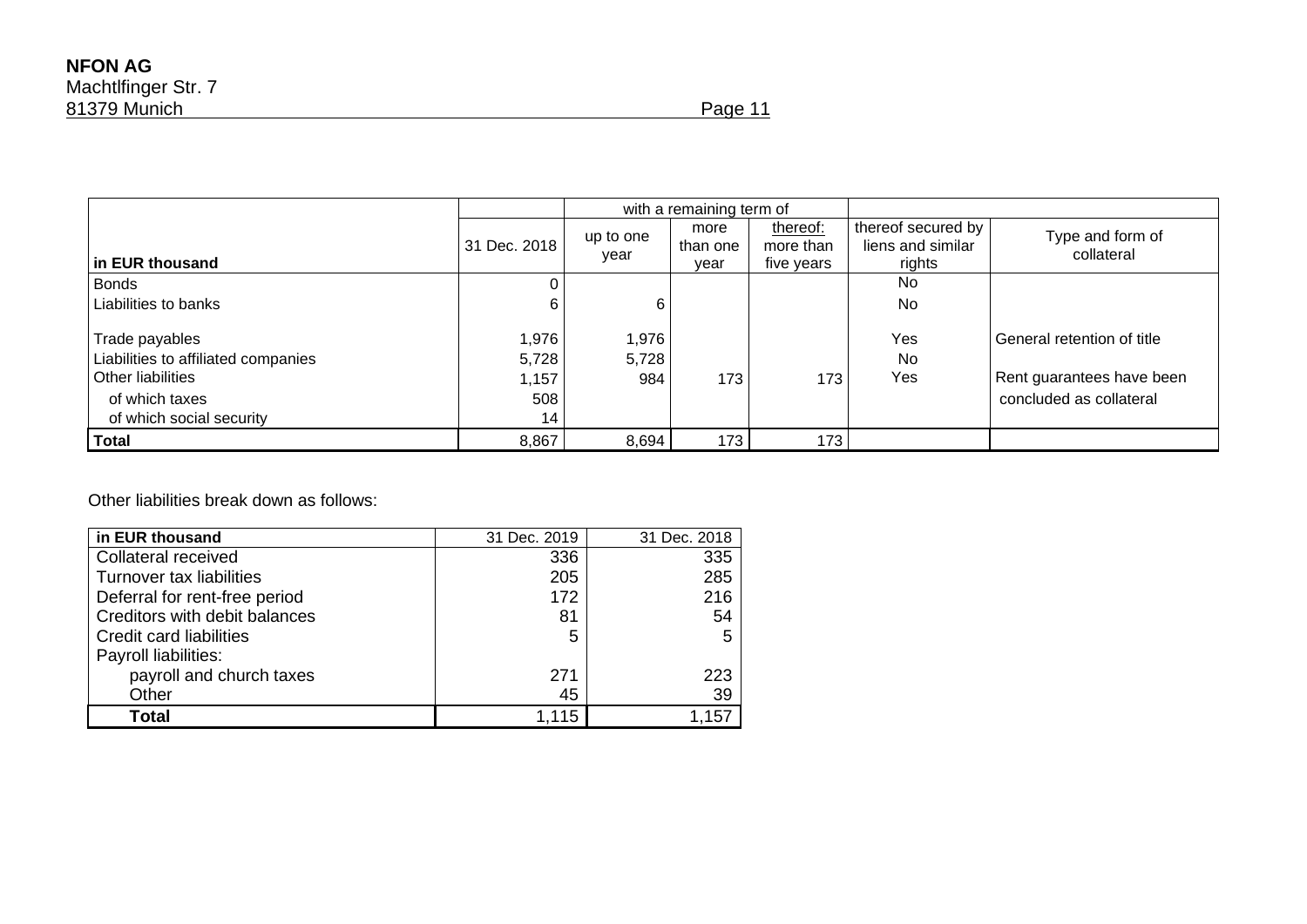#### **9. Deferred taxes**

The temporary differences between the accounting valuations and tax valuations of assets, liabilities, prepaid expenses and deferred income were calculated in the fiscal year. The information obtained from this results in a potential capitalisation option for deferred tax assets. In accordance with the option under Section 274 (1) Sentence 2 HGB, non-capitalisation of deferred tax assets is applied. In particular, it should also be mentioned that any previously unused tax loss carryfowards cannot be capitalised, as there is a history of loss overall when the prior-year results are taken into account.

#### **10. Contingent liabilities**

In April 2017, a parent company guarantee agreement was entered into, under which NFON AG as the guarantor guarantees to one of its partners, British Telecommunications plc, all payments that become payable by its subsidiary NFON UK. The event under guarantee is considered unlikely to occur.

#### **11. Other financial obligations**

As at 31 December 2019, there were obligations from longer-term rental agreements and leases of EUR 3,512 thousand (previous year: EUR 4,855 thousand).

Specifically, these resulted from vehicle leases in the amount of EUR 179 thousand (previous year: EUR 239 thousand) and rental agreements for buildings of EUR 3,333 thousand (previous year: EUR 4,616 thousand).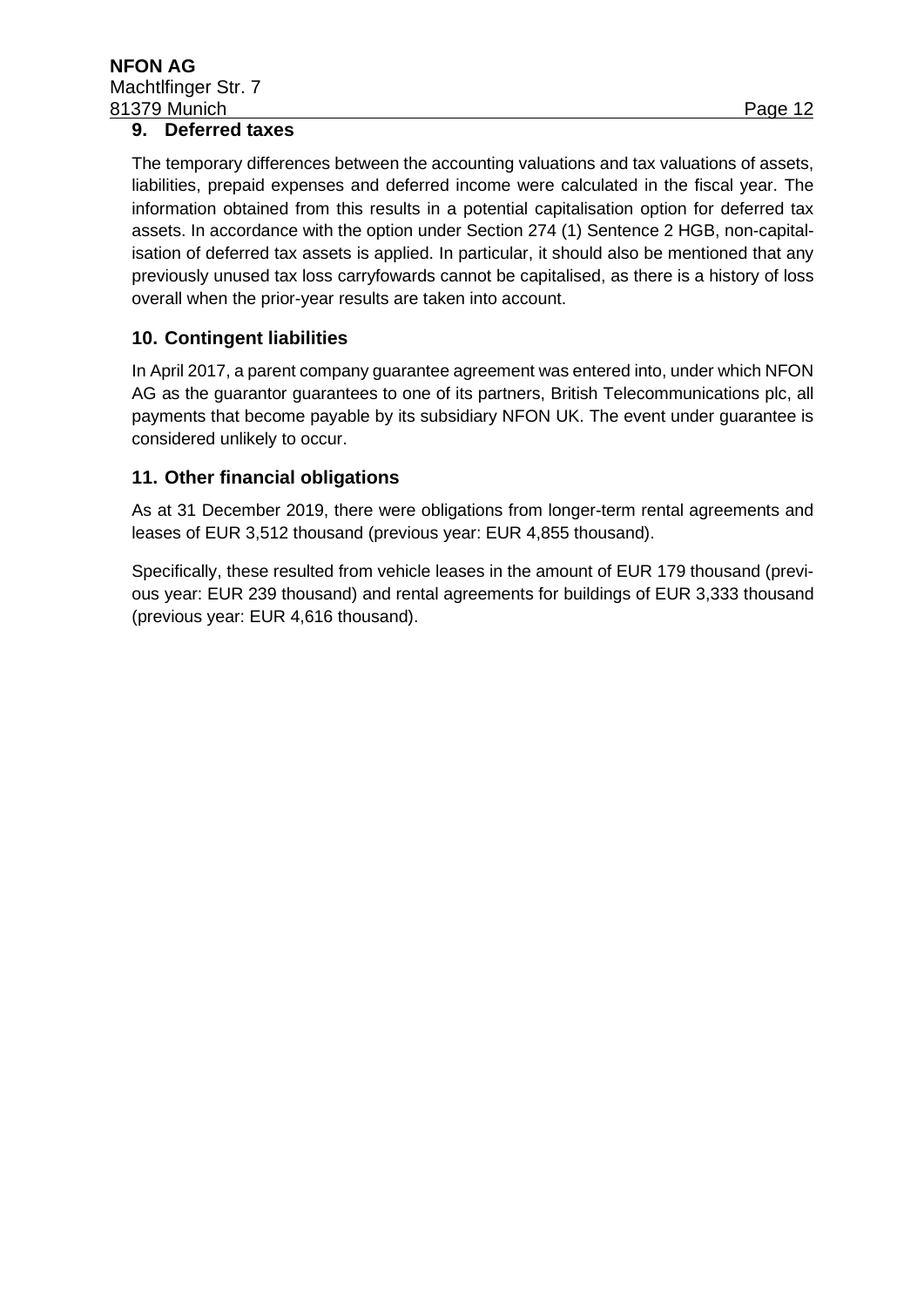### **IV. Notes on the income statement**

The income statement has been drawn up using the nature of expense method.

#### **1. Revenue**

Revenue breaks down as follows:

| in EUR thousand           | 2019   | 2018     |
|---------------------------|--------|----------|
| <b>Areas of activity:</b> |        |          |
| Recurring                 | 29,900 | 25,621   |
| Non-recurring             | 5,848  | 6,224    |
| Non-recurring IC          | 1,881  | $-8,948$ |
| Total                     | 37,629 | 22,897   |

| in EUR thousand                        | 2019   | 2018     |
|----------------------------------------|--------|----------|
| <b>Geographically defined markets:</b> |        |          |
| Germany:                               | 34,337 | 30,401   |
| European Union:                        | 1,051  | 1,090    |
| European Union IC                      | 1,881  | $-8,948$ |
| Rest of Europe:                        | 360    | 354      |
| <b>Total</b>                           | 37,629 | 22,897   |

#### **2. Other operating income**

| in EUR thousand                             | 2019 | 2018  |
|---------------------------------------------|------|-------|
| Investment grant                            | 220  | 103   |
| Offsetting of non-cash benefits             | 136  | 211   |
| Reimbursements under the German Expenditure |      |       |
| <b>Compensation Act</b>                     | 80   | 25    |
| Income from provisions*                     | 70   | 361   |
| Miscellaneous other operating income*       | 24   | 10    |
| Reimbursement (passing on) of IPO costs to  |      |       |
| shareholders                                |      | 1,266 |
| Income from write-ups on financial assets*  |      |       |
|                                             |      | 7,099 |
| Prior-period income*                        |      | 53    |
| <b>Total</b>                                | 529  | 9,128 |

\* = prior-period income\*

Prior-period income totalling EUR 94 thousand (previous year: EUR 7,523 thousand) is included in other operating income. This mainly resulted from the reversal of provisions, income from receivables concluded in prior periods, and commission income.

#### **3. Cost of materials**

The cost of materials chiefly consists of purchases of goods (hardware) in the amount of EUR 2,795 thousand (previous year: EUR 3,124 thousand) as well as purchased services in the form of software deployment of EUR 2,293 thousand (previous year: EUR 2,187 thousand) and airtime of EUR 1,810 thousand (previous year: EUR 1,917 thousand).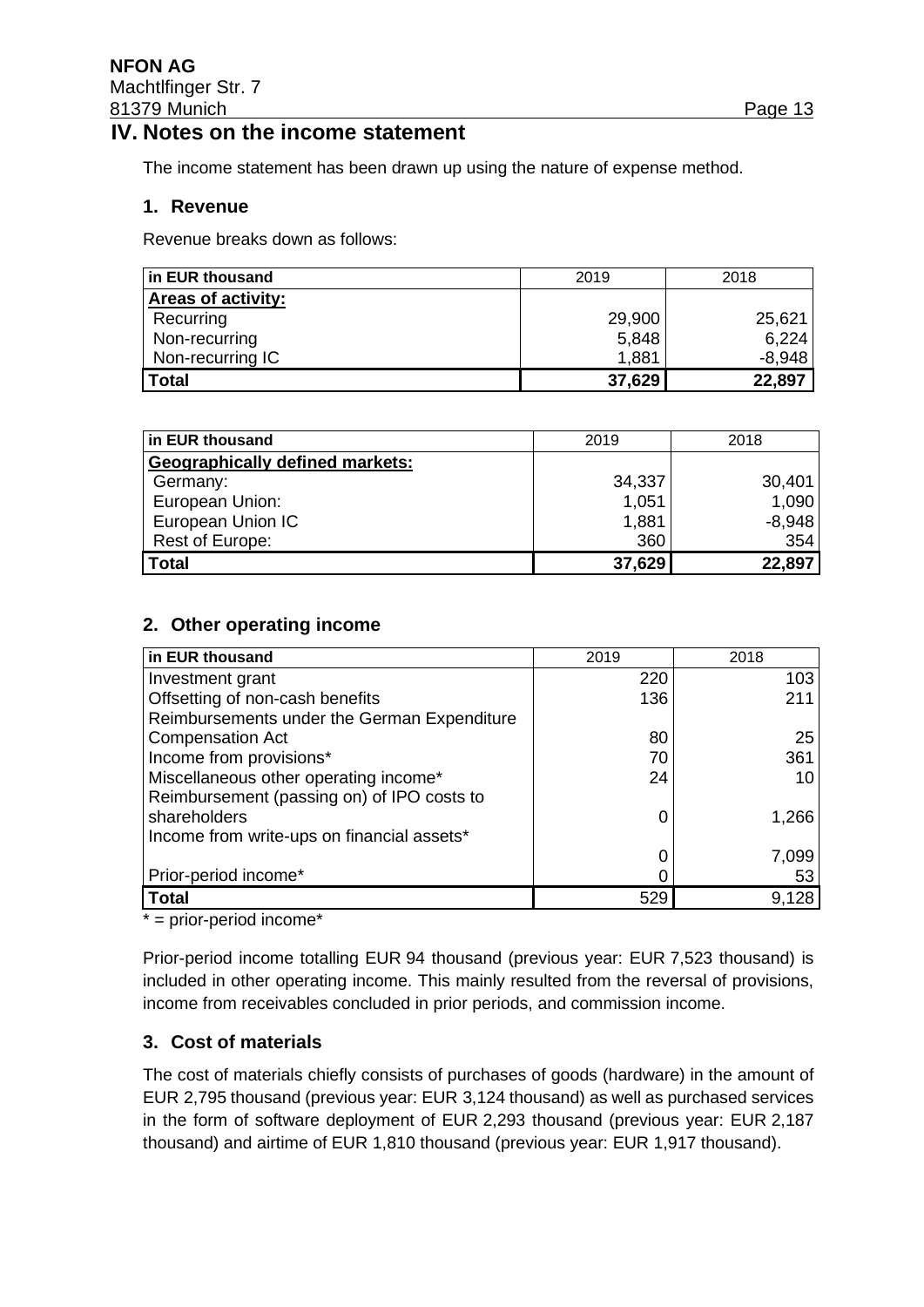#### **4. Personnel expenses**

The EUR 2,196 thousand increase in personnel expenses to EUR 16,891 thousand (previous year: EUR 14,693 thousand) is chiefly due to the increase in the number of employees and to bonus payments and an employee share option programme.

In 2019, NFON AG introduced an employee share option programme. The exact details regarding the group of people participating and the conditions are described in the IFRS consolidated financial statements. The share options are non-transferable share options that are issued to a precisely defined group of people and had the following values as at the reporting date.

| <b>Grant date</b><br>/employees<br>entitled | <b>Number</b><br>οf<br>options<br>(thou-<br>sands) | Contrac-<br>tual<br>vesting<br>period of<br>the<br>options | Contrac-<br>tual term<br>of the<br>options | Ex-<br>pected<br><b>staff</b><br>turno-<br>ver in % | Value<br>of op-<br>tion | Value as<br>at 31<br>Dec.<br>2019 in<br><b>EUR</b><br>thousand | Value<br>over<br>entire<br>term |
|---------------------------------------------|----------------------------------------------------|------------------------------------------------------------|--------------------------------------------|-----------------------------------------------------|-------------------------|----------------------------------------------------------------|---------------------------------|
| Options granted to Management Board         |                                                    |                                                            |                                            |                                                     |                         |                                                                |                                 |
| On 2 Jan. 2019                              | 199                                                | 4 years                                                    | 10 years                                   | 4                                                   | 4.04                    | 193                                                            | 773                             |
| Options granted to employees                |                                                    |                                                            |                                            |                                                     |                         |                                                                |                                 |
| On 2 Jan. 2019                              | 418                                                | 4 years                                                    | 10 years                                   | 4                                                   | 4.07                    | 410                                                            | 1,641                           |
| On 9 May 2019                               | 26 <sup>1</sup>                                    | 4 years                                                    | 10 years                                   | 4                                                   | 4.76                    | 20                                                             | 119                             |
| On 27 Sept.<br>2019                         | 47                                                 | 4 years                                                    | 10 years                                   | 4                                                   | 4.80                    | 14                                                             | 217                             |
| On 20 Dec.                                  |                                                    | 4 years                                                    |                                            |                                                     |                         |                                                                |                                 |
| 2019                                        | 15                                                 |                                                            | 10 years                                   | 4                                                   | 3.44                    | 1                                                              | 50                              |
| Total share op-<br>tions                    | 705                                                |                                                            |                                            |                                                     |                         | 638                                                            | 2,800                           |

#### Determination of fair values

The following calculation parameters were used for the new options issued in 2019:

| Weighted average exercise price <sup>*)</sup> | EUR 8.98 |
|-----------------------------------------------|----------|
| Weighted expected volatility                  | 39.9%    |
| Term                                          | 10 years |
| Weighted risk-free interest rate              | 0.15%    |

\*) Corresponds to the weighted average of the middle closing prices for the Company's shares in Xetra trading on the Frankfurt Stock Exchange on the last 10 trading days before the share options were issued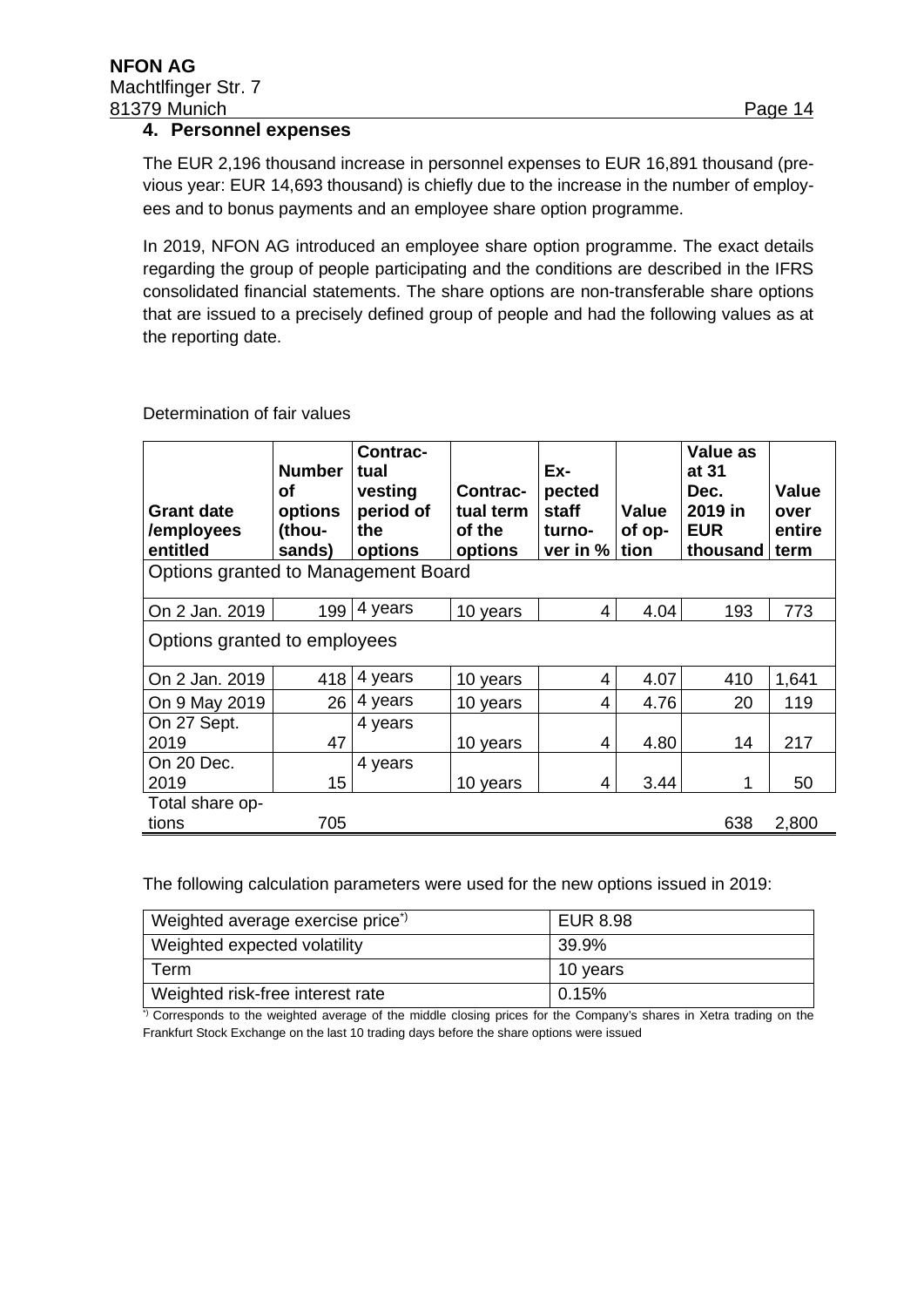### **5. Amortisation and write-downs of intangible fixed assets and depreciation and write-downs of tangible fixed assets**

| In EUR thousand                                   | 2019 | 2018 |
|---------------------------------------------------|------|------|
| Amortisation and write-downs of intangible assets |      |      |
|                                                   | 73   | 89   |
| Depreciation and write-downs of tangible assets   | 590  | 481  |
| <b>Total</b>                                      | 663  |      |

Amortisation, depreciation and write-downs increased as a result of increased acquisitions and corresponding amortisation, depreciation and write-downs.

No write-downs were recognised in the reporting year. Further information can be found in the statement of changes in fixed assets.

#### **6. Other operating expenses**

The total amount of other operating expenses came to EUR 27,098 thousand in the reporting year (previous year: EUR 20,353 thousand) and mainly included the items as broken down below.

| in EUR thousand                            | 2019   | 2018   |
|--------------------------------------------|--------|--------|
| Costs reimbursed to subsidiaries           | 8,944  | 3,471  |
| Advertising, media, trade fairs            | 5,312  | 3,873  |
| Selling expenses                           | 4,159  | 3,423  |
| Freelancers, consulting costs              | 3,000  | 4,818  |
| <b>Expenses for premises</b>               | 1,284  | 848    |
| Software use                               | 840    | 570    |
| Support costs                              | 496    | 397    |
| Travel expenses, entertainment, gifts      | 485    | 460    |
| Miscellaneous other operating expenses     | 465    | 86     |
| Financial statements and audit costs       | 449    | 683    |
| Personnel recruitment, training            | 325    | 542    |
| Administrative expenses                    | 317    | 219    |
| Maintenance, repair, IT                    | 307    | 118    |
| Fleet, including vehicle insurance         | 271    | 266    |
| Insurance, not including vehicle insurance | 190    | 341    |
| Supervisory Board remuneration             | 144    | 110    |
| Corporate event                            | 112    | 129    |
| <b>Total</b>                               | 27,098 | 20,353 |

Other operating expenses include prior-period expenses of EUR 51 thousand (previous year: EUR 23 thousand) resulting from bad debts.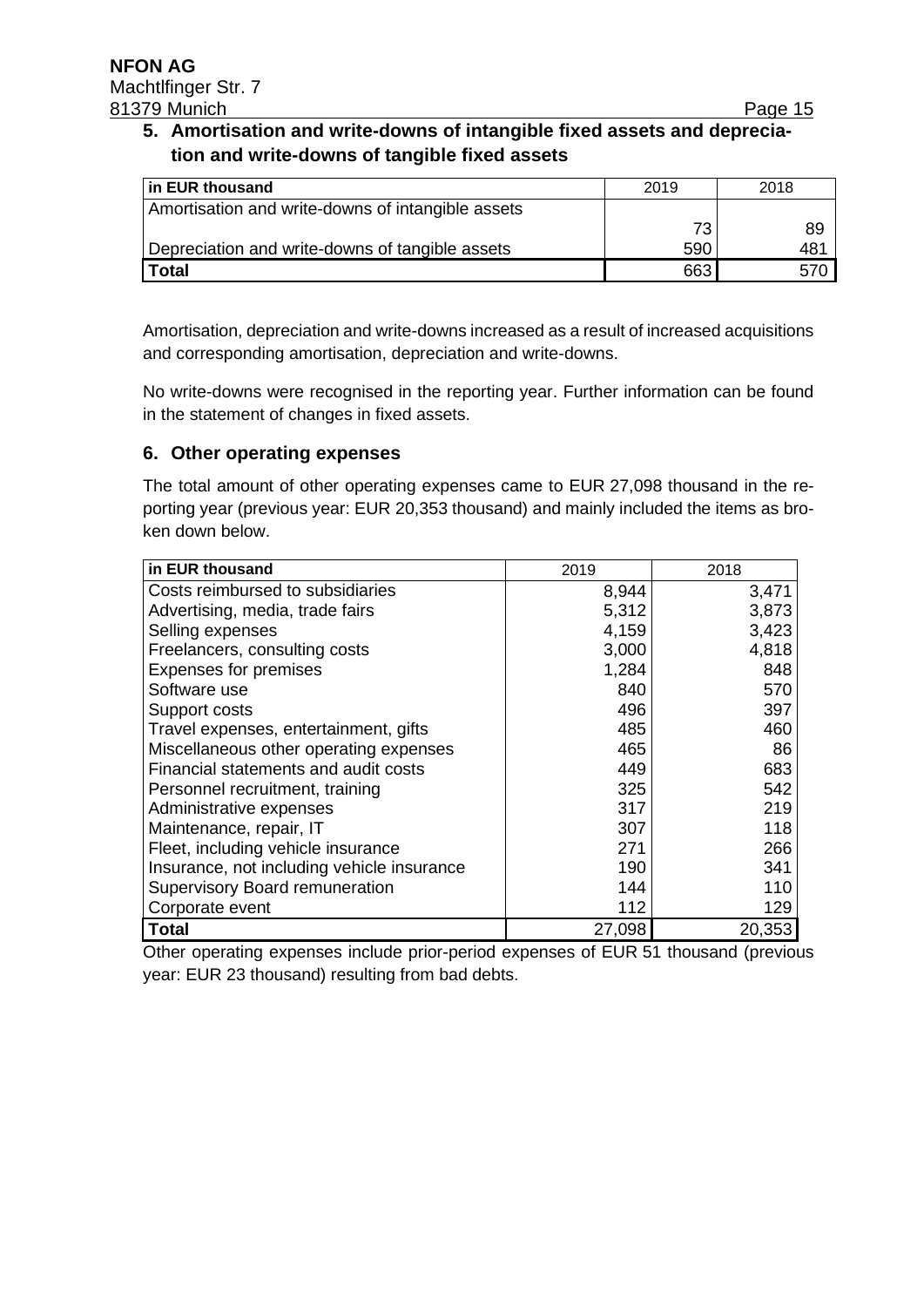#### **7. Net interest income**

| in EUR thousand                                    | 2019   | 2018   |
|----------------------------------------------------|--------|--------|
| Income from other securities and loans held as fi- |        |        |
| nancial assets                                     | 199    | 329    |
| Other interest and similar income                  | 29     | 12     |
| Interest and similar expense                       | $-788$ | $-141$ |
| <b>Total</b>                                       | -560   | 200    |

" $-$ " = expense

The previous year's other interest and similar income relates to blocking and reminder fees. In addition, other interest includes interest income of EUR 0.2 thousand from the discounting of provisions.

Interest expenses rose by EUR 647 thousand year-on-year to EUR 788 thousand. This increase was primarily attributable to interest expenses for the acquisition loan and the warrant bond.

#### **8. Income taxes**

Income taxes break down as follows:

| in EUR thousand                                | 2019 | 2018 |
|------------------------------------------------|------|------|
| Corporation tax including solidarity surcharge |      |      |
|                                                |      | 182  |
| Trade tax                                      |      | 196  |
| Total                                          |      | 378  |

"-" = expense

#### **9. Other taxes**

Other taxes break down as follows:

| in EUR thousand                       | 2019 | 2018 |
|---------------------------------------|------|------|
| Backpayments of taxes for prior years |      | -86  |
| Vehicle taxes                         | -5   | -4   |
| Гоtal                                 | $-5$ | -90  |

" $-$ " = expense

Other taxes include vehicle taxes of EUR 5 thousand (previous year: EUR 4 thousand).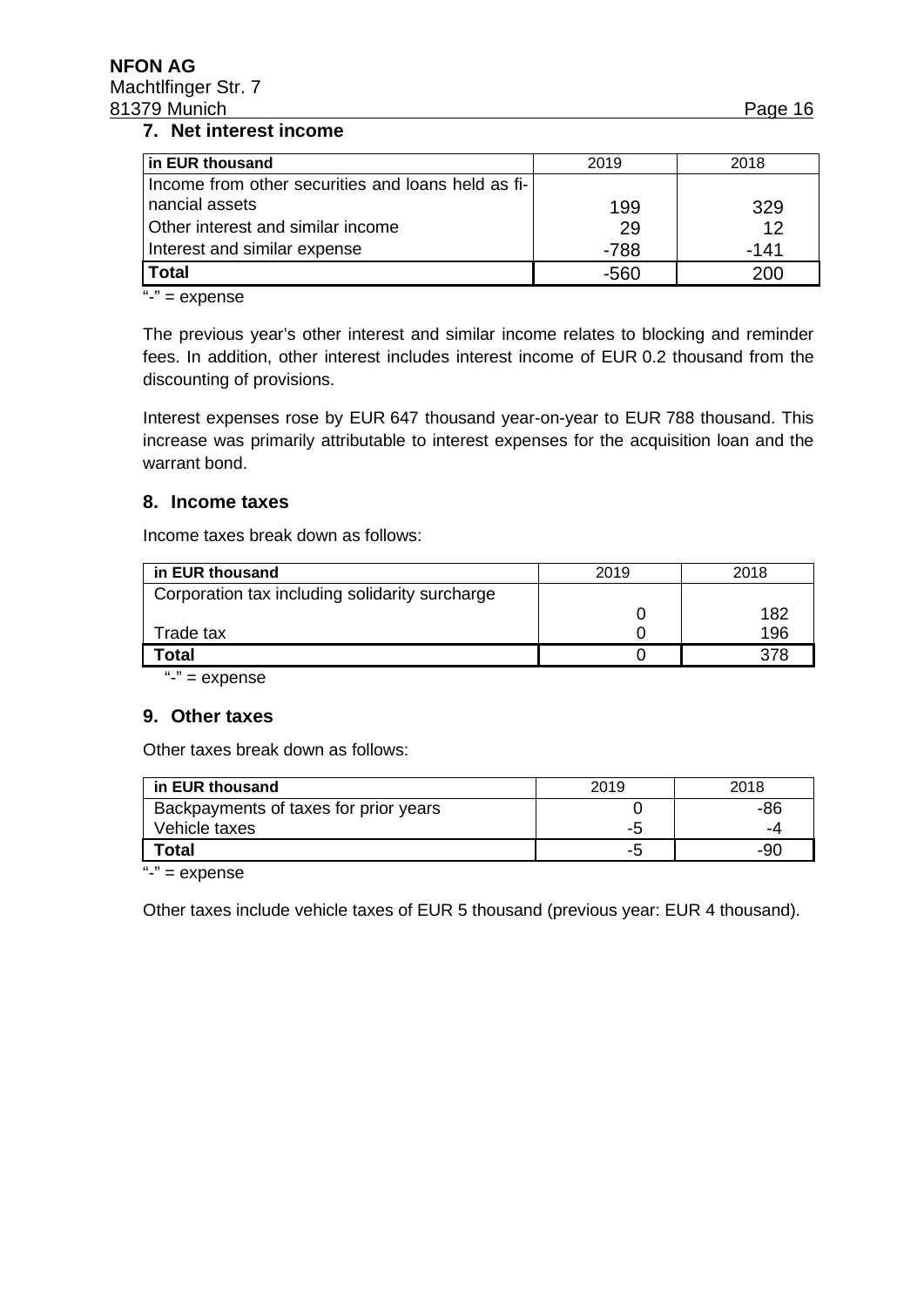### **V. Other disclosures**

#### **1. Total fee for the auditor**

KPMG AG WPG audited the annual and consolidated financial statements of NFON AG. In addition, KPMG AG WPG performed quality assurance support services in connection with the introduction of new accounting principles in accordance with IFRS and for the further development of guidelines, systems and processes against the background of the requirements placed on a listed company. The disclosures on the auditor's fees are included in the consolidated financial statements of NFON AG. Based on the exemption clause for corporations under Section 285 (17) HGB, they are not published here.

#### **2. Average number of employees for the year**

During the fiscal year, there were 195 employees on average (previous year: 172), as calculated in line with the provisions of Section 285 HGB. All of these employees were salaried employees.

| <b>Number</b>       | 2019 | 2018 |  |
|---------------------|------|------|--|
| Full-time employees | 178  | 158  |  |
| Part-time employees |      | 14   |  |
| <b>Total</b>        | 195  |      |  |

#### **3. Management Board**

In the reporting period and in the period up until the preparation of the annual financial statements for 2019, the Company's Management Board was made up of the following members:

- Jan-Peter Koopmann, degree in computer science and business administration, Nackenheim, CTO (since 1 October 2012)
- Hans Szymanski, degree in business administration, Berlin, CEO/Chairman of the Management Board (since 1 July 2016)
- Cesar Flores Rodriguez, degree in business economics, Pullach im Isartal, CSO (since 1 March 2018)

Liabilities to members of the Management Board amounted to EUR 3,241.19 as at the end of the reporting period (previous year: EUR 0.00). These liabilities result from current travel expenses.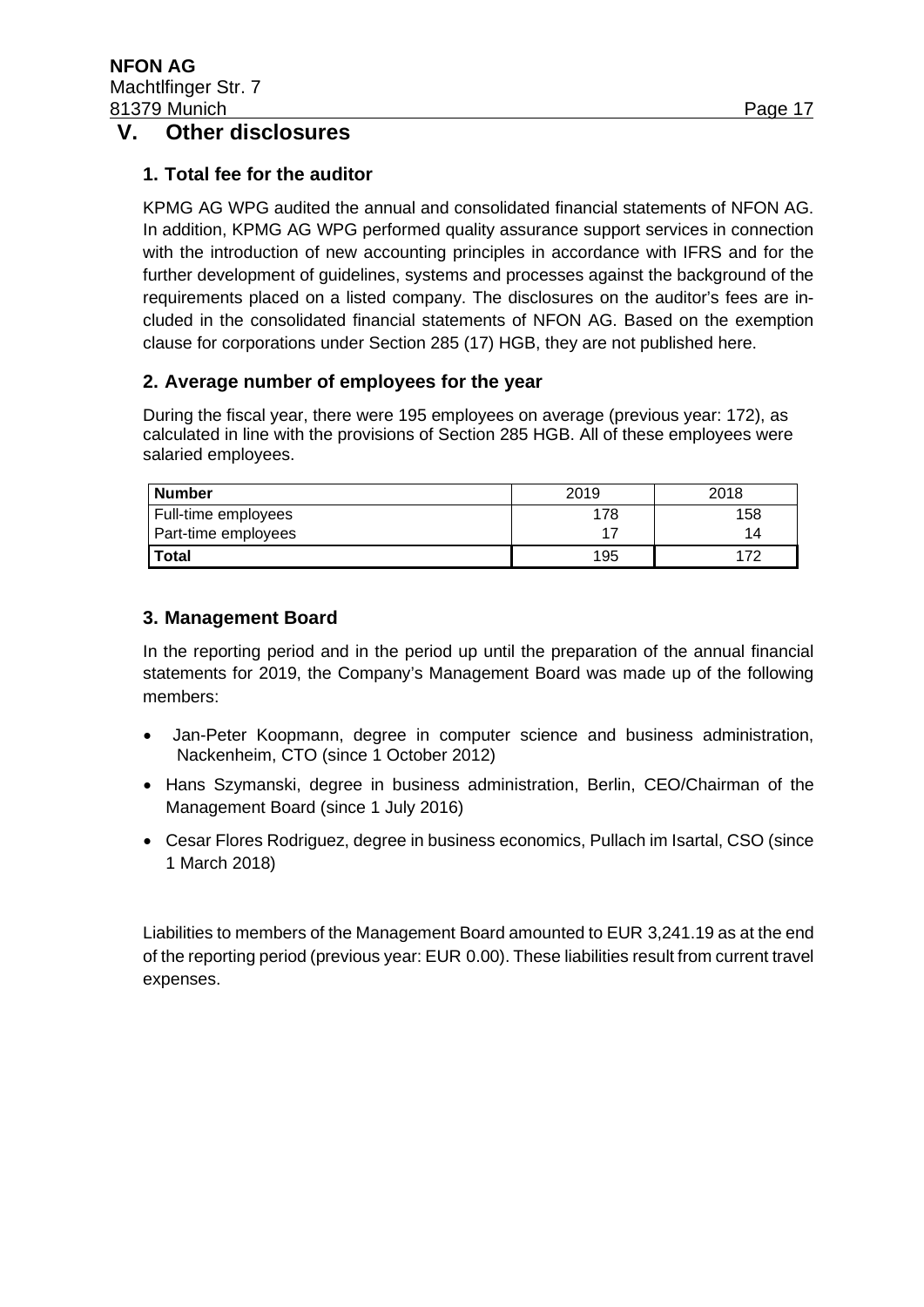#### **4. Supervisory Board**

During the reporting period and up until the preparation of the financial statements, the Company's Supervisory Board was made up of the following members:

• Rainer Christian Koppitz,

Chairman (from 1 February 2015 until 27 July 2016), member (from 24 July 2017 until 9 April 2018), Chairman (since 9 April 2018) Profession: CEO of Katek SE, Munich.

• Dr Rupert Doehner,

Deputy Chairman (since 9 April 2018) Profession: Lawyer, Managing Director of RECON. Rechtsanwaltsgesellschaft mbH, Munich.

• Ralf Grüßhaber,

member (from 9 April 2018 until 12 December 2019) Profession: Managing Director and CFO of think project! GmbH, Munich Supervisory Board member 11880 Solutions AG, Essen (until 30 September

2018).

• Angelique Werner,

member (from 9 April 2018 until 12 December 2019) Profession: Senior Director of Customer Success at salesforce.com Germany GmbH, Munich.

• Günter Müller,

member (from 12 December 2019) Profession: Managing Director of Milestone Venture Capital GmbH, Hösbach.

• Florian Schuhbauer, (since 12 December 2019) Profession: Managing Director of Active Ownership Capital S.a.r.l and Active Ownership Corporation S.a.r.l., Grevenmacher, Luxembourg; Member of the Supervisory Board of PNE AG, Cuxhaven.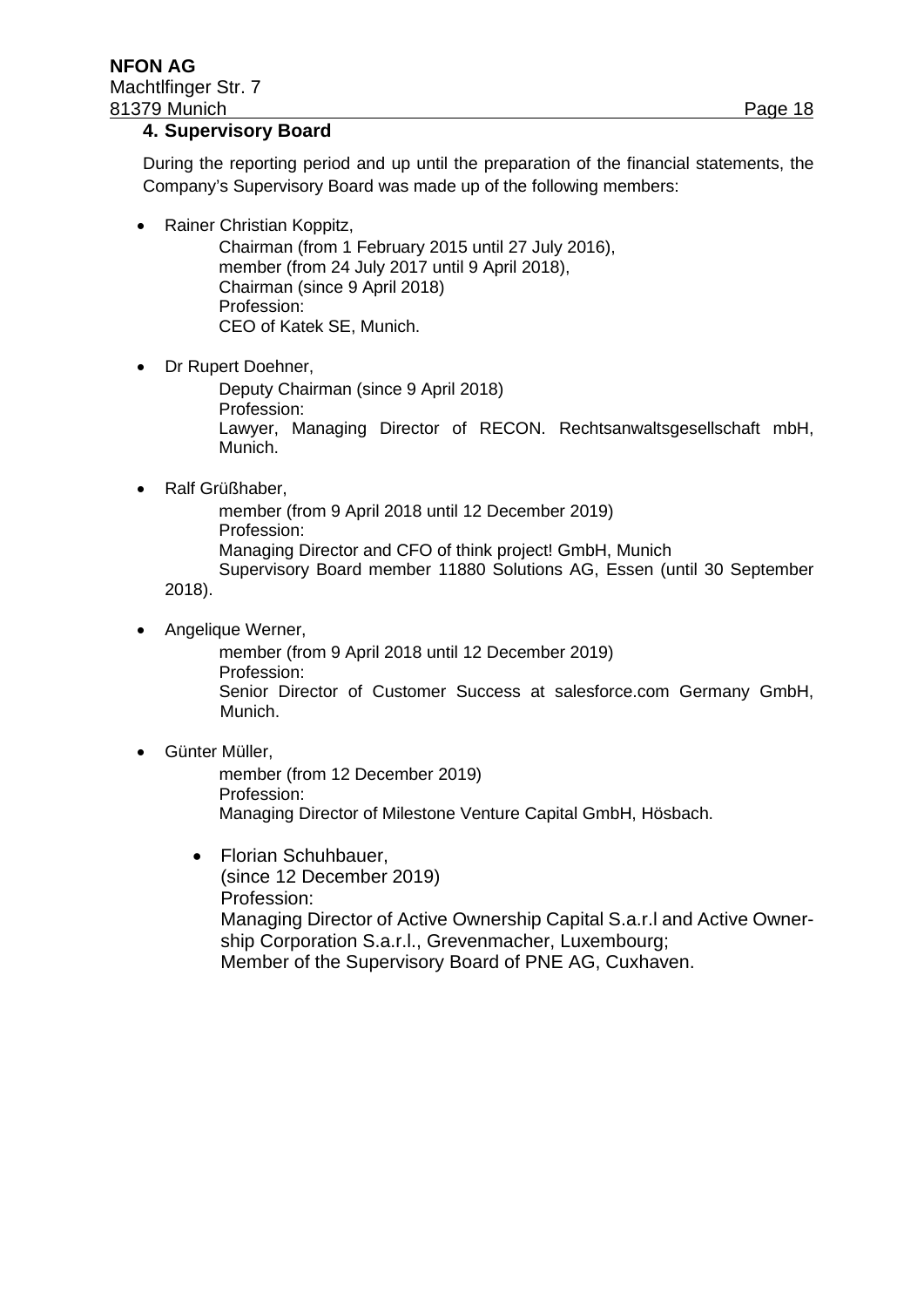#### **5. Disclosures on related party transactions**

Parties are considered to be related if the parties are under common control or if one party has the ability to control the other party or can exercise significant influence or joint control over the other party in making financial and operational decisions. In considering each possible related party relationship, attention is directed to the substance of the relationship, not merely the legal form. In addition, a related party is any member of the Management Board and the Supervisory Board of NFON AG, including any of their immediate family members and any entity owned or controlled by such persons.

Related party transactions may particularly include rental, service and financing transactions. If there is a corresponding market for such transactions, they are regularly concluded at standard conditions on the market in question.

The following tables show related party transactions with the exception of remuneration for key management personnel.

| in EUR thousand                               | 2019  | 2018     |
|-----------------------------------------------|-------|----------|
| Sales of goods and services and other income, |       |          |
| including interest income                     | 2,177 | $-8.013$ |
| Purchases of goods and services and other ex- |       |          |
| penses, including interest expenses           | 9,290 | 3.720    |

| in EUR thousand | Balance outstand-<br>ing as at<br>31 December | Balance outstand-<br>ing as at<br>31 December |
|-----------------|-----------------------------------------------|-----------------------------------------------|
|                 | 2019                                          | 2018                                          |
| Receivables     | 3,873                                         | 6,739                                         |
| Liabilities     | 4.294                                         | 5,728                                         |

All transactions with these related parties have been concluded under standard market conditions and, with the exception of loans to affiliated companies, are to be settled within two months of the reporting date. None of the balances is secured.

Sales of goods and services and other income include cloud-based services provided to related parties on the same terms and conditions as for any other customer of the Group. Purchases of goods and services and other expenses mainly include services provided by companies which are held by related parties, and interest expense in relation to the loans.

The receivables item includes loans of EUR 3,873 thousand (previous year: EUR 6,456 thousand).

#### **6. Total remuneration of members of executive bodies**

Pursuant to Section 314 (1) No. 6 a sentences 1 to 3 HGB, the Management Board received remuneration of EUR 1,858 thousand in the reporting year (prior year: EUR 2,852 thousand). This included the grant values for share-based payments of EUR 805 thousand (prior year: EUR 1,388 thousand). For the share-based payment recognised in the prior year, full cost absorption by the shareholders was agreed. A total of 199,229 share options were granted (in the prior year, 4,449 SARs were granted).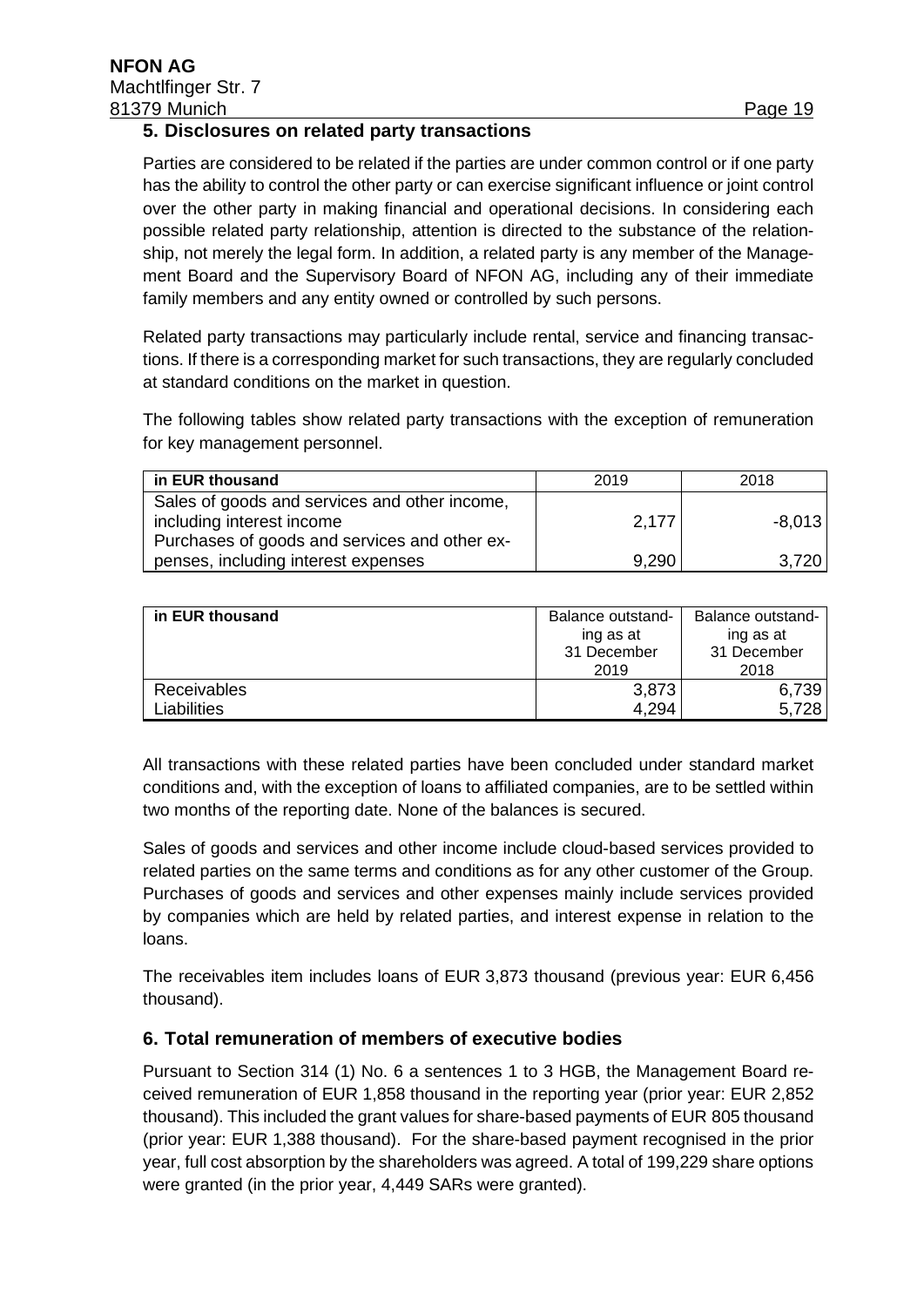In accordance with the resolution passed at the Annual General Meeting on 9 April 2018, Section 286 (5) HGB was exercised and the disclosure of the remuneration of each individual Management Board member pursuant to Section 285 No. 9 a Sentences 5 to 8 was omitted.

There were no loans or advances to members of executive bodies as at 31 December 2019,

nor had any contingent liabilities been entered into for these individuals.

The Supervisory Board remuneration breaks down as follows:

| <b>EUR thousand</b>                      | 2019 | 2018 |
|------------------------------------------|------|------|
| Supervisory Board remuneration           |      |      |
| <b>Basic remuneration</b>                | 119  | 86   |
| Attendance fee                           | 24   | 24   |
| <b>Total Supervisory Board remunera-</b> |      |      |
| tion                                     | 143  | 110  |

#### **7. List of shareholdings**

List of shareholdings pursuant to Section 285, No. 11 HGB:

| nfon GmbH, St Pölten/Austria<br>Net income in 2019:                          | EUR 11.5 thousand | Share:<br>Equity: | 100.00%<br>EUR +8,752<br>thousand      |
|------------------------------------------------------------------------------|-------------------|-------------------|----------------------------------------|
| NFON UK Ltd., Maidenhead/Great Britain<br>Net income in 2019:                | EUR 323 thousand  | Share:<br>Equity: | 100.00%<br>EUR +4,888<br>thousand      |
| NFON Iberia SL Madrid/Spain<br>Net income in 2019: EUR -22 thousand          |                   | Share:<br>Equity: | 100.00%<br><b>EUR -854</b><br>thousand |
| NFON Italia S.R.L, Milan/Italy<br>Net income in 2019: EUR -48 thousand       |                   | Share:<br>Equity  | 100.00%<br><b>EUR +52</b><br>thousand  |
| NFON France SAS, Paris, France<br>Net income in 2019: EUR -8 thousand        |                   | Share:<br>Equity: | 100.00%<br>EUR +92<br>thousand         |
| Deutsche Telefon Standard GmbH, Mainz<br>Net income in 2019: EUR 23 thousand |                   | Share:<br>Equity: | 100.00%<br><b>EUR 410</b><br>thousand  |

The stated figures for annual net profit and equity are based on the figures from the IFRS reporting packages (HB II) prepared by the subsidiaries for the purposes of preparing NFON's consolidated financial statements as at 31 December 2019.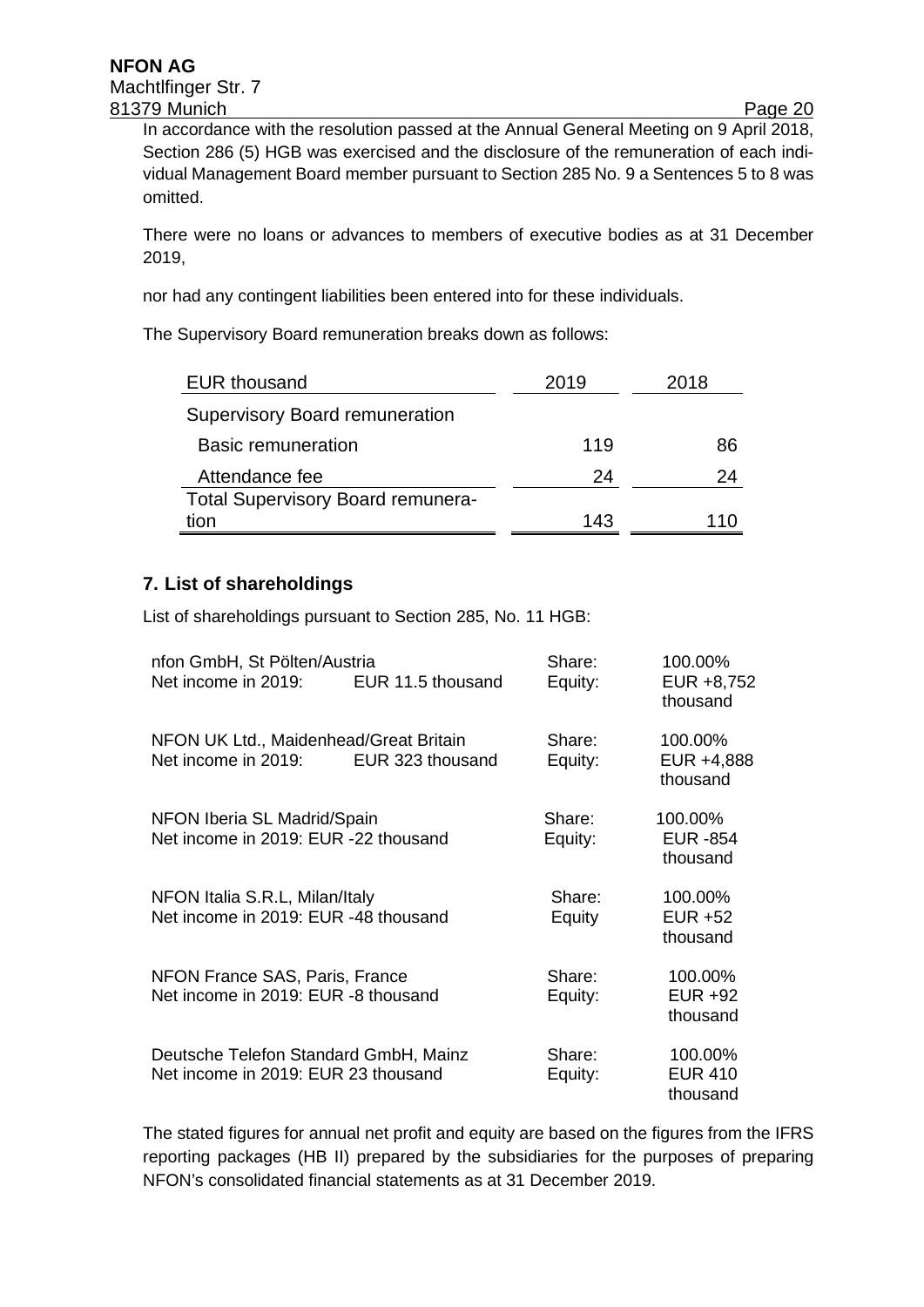### **8. Group affiliations**

NFON AG, Munich, prepares the consolidated financial statements and the Group management report for the NFON Group. The consolidated financial statements and the Group management report of NFON AG, Munich, are prepared in accordance with International Financial Reporting Standards (IFRS) as adopted by the European Union and are published electronically in the Federal Gazette and filed with the Munich District Court (HRB 168022).

### **9. Report on events after the reporting date**

With the exception of the events described below, there were no events after the reporting period which had a material effect on the financial position or results of operations as at 31 December 2019.

Since January 2020, the coronavirus has been continuing to spread all around the world (coronavirus epidemic). This is expected to have significant negative effects on global economic growth and on economic growth in Germany.

In the NFON Group, neither procurement nor sales are directly impacted by the epidemic, but there may be currently unforeseeable effects on future valuations.

### **10. Declaration on the German Corporate Governance Code in accordance with Section 161 AktG**

On 31 March 2020, NFON AG will publish the declaration required under Section 161 AktG for 2019 and make this available in the Investor Relations section of its website at [www.nfon.com.](http://www.nfon.com/)

### **11. Appropriation of net profit**

The Management Board and the Supervisory Board will propose to the Annual General Meeting on 25 May 2020 that the net accumulated losses of EUR 47,389 thousand be carried forward to new account.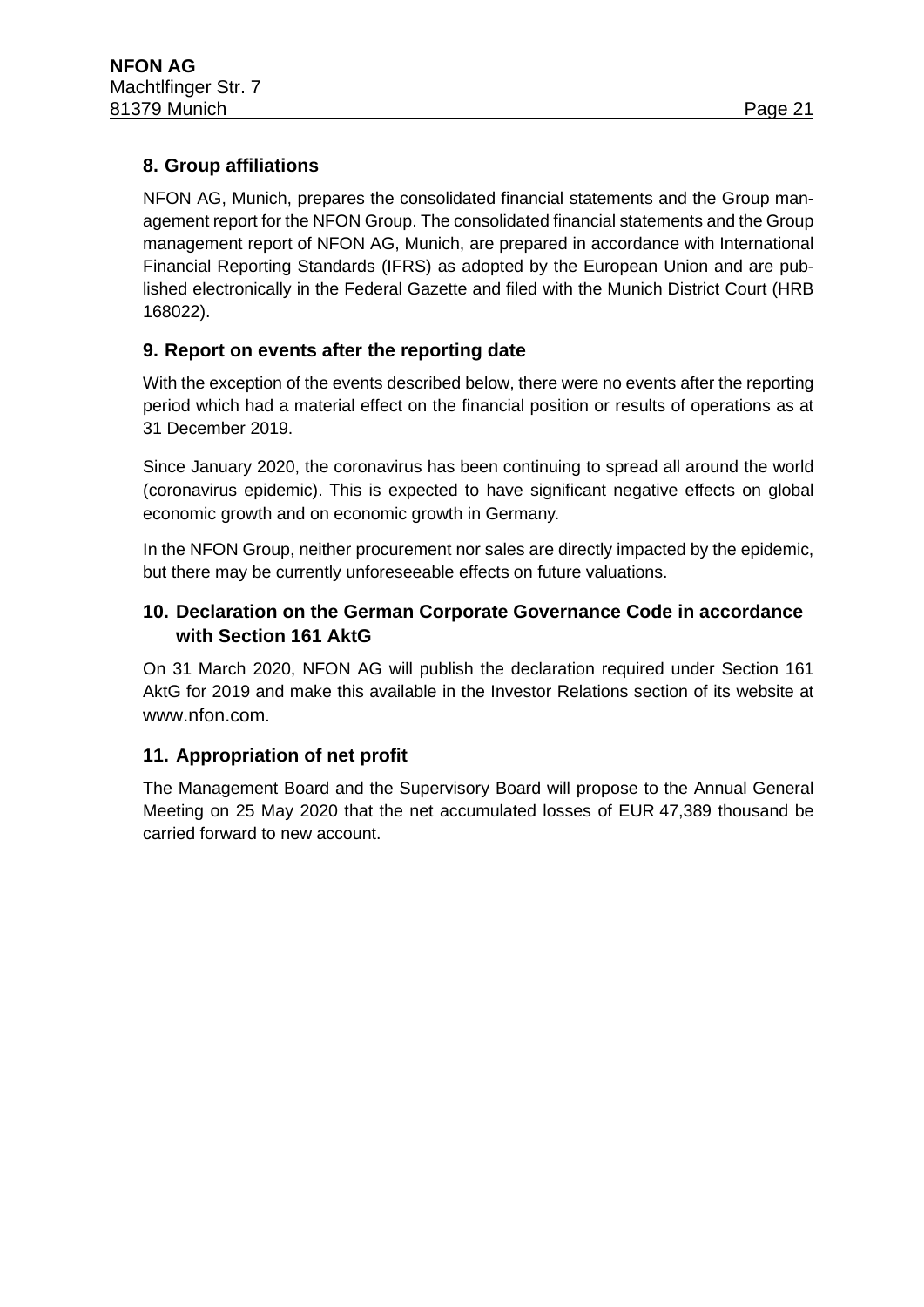#### **NFON AG**

Machtlfinger Str. 7

81379 Munich Page 22

**Statement of changes in fixed assets for the 2019 fiscal year**

|                                                                                                           | <b>Acquisition/production cost</b> |                   |                  |                        |              |
|-----------------------------------------------------------------------------------------------------------|------------------------------------|-------------------|------------------|------------------------|--------------|
| in EUR thousand                                                                                           | 1 Jan. 2019                        | <b>Additions*</b> | <b>Disposals</b> | Reclassifica-<br>tions | 31 Dec. 2019 |
| Intangible assets<br>ı.                                                                                   |                                    |                   |                  |                        |              |
| Purchased concessions, industrial and similar rights<br>and assets and licences in such rights and assets | 413                                | 33                | 0                | 0                      | 446          |
| <b>Tangible assets</b><br>Ш.                                                                              |                                    |                   |                  |                        |              |
| Other equipment, operating and office equipment                                                           | 3,332                              | 1,679             | 28               | 0                      | 4,982        |
| III. Financial assets                                                                                     |                                    |                   |                  |                        |              |
| Investments in affiliated companies                                                                       | 16,394                             | 20,400            | 25               | 0                      | 36,768       |
| Loans to affiliated companies                                                                             | 6,455                              | 3,571             | 6,153            | 0                      | 3,874        |
|                                                                                                           | 26,594                             | 25,683            | 6,206            | 0                      | 46,070       |

\* As part of the merger of fairfon GmbH with NFON AG, the 49.83% share in nfon GmbH (Austria) owned by fairfon Telefonsystem GmbH was transferred to NFON AG at a carrying amount of EUR 3,105 thousand, with the effect that NFON AG has held a 100% share in nfon GmbH (Austria) since the reporting year 2019. This amount is included in the additions to shares in affiliated companies.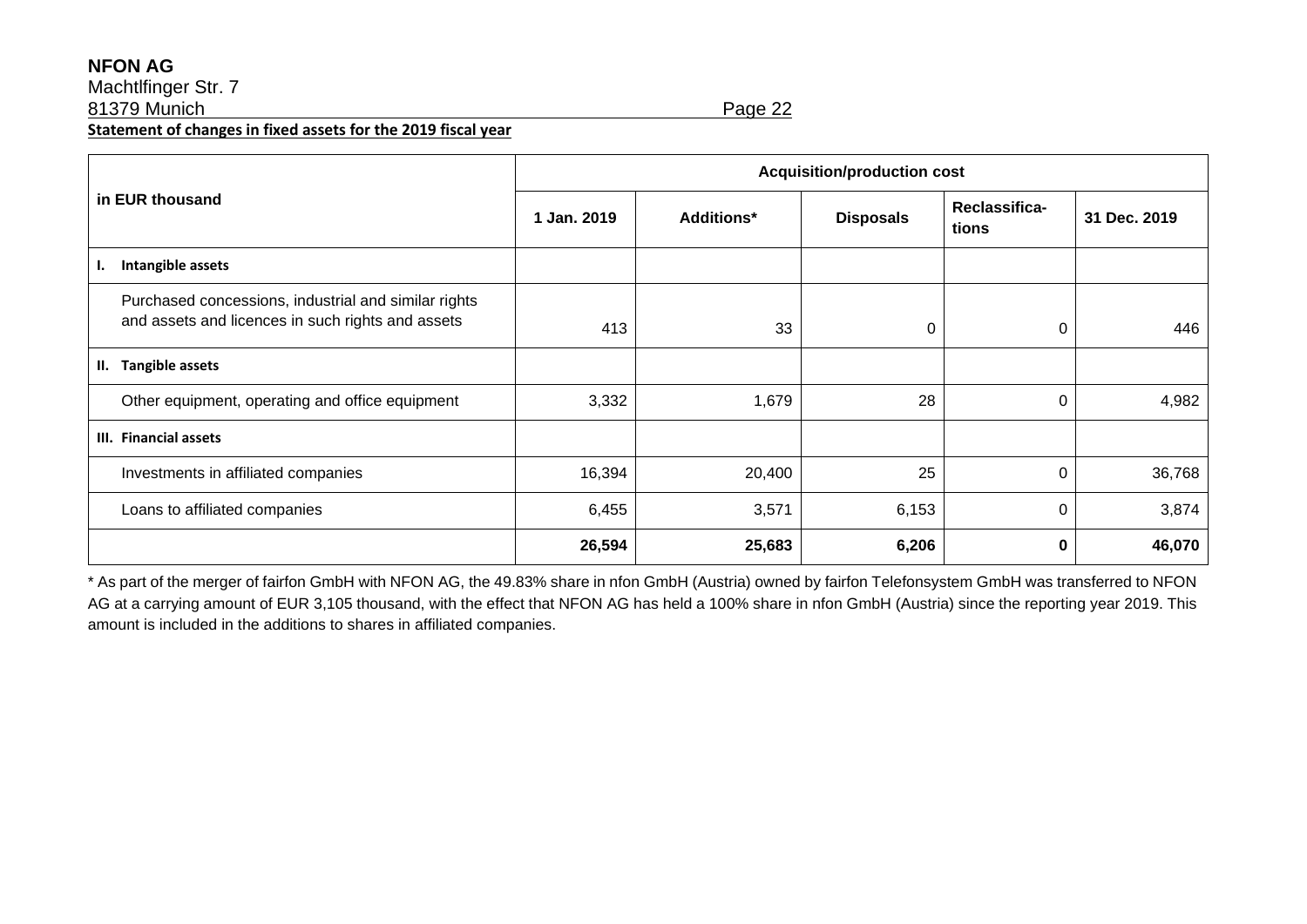### **NFON AG**

## Machtlfinger Str. 7

| 81379 Munich<br>Page 23                                                                                   |                                                 |                                                                                         |              |                         |              |  |  |
|-----------------------------------------------------------------------------------------------------------|-------------------------------------------------|-----------------------------------------------------------------------------------------|--------------|-------------------------|--------------|--|--|
|                                                                                                           | <b>Cumulative depreciation and amortisation</b> |                                                                                         |              | <b>Carrying amounts</b> |              |  |  |
| in EUR thousand                                                                                           | 1 Jan. 2019                                     | Depreciation, amorti-<br>sation, write-downs<br>and write-ups (-) in<br>the fiscal year | 31 Dec. 2019 | 31 Dec. 2019            | 31 Dec. 2018 |  |  |
| Intangible assets<br>ı.                                                                                   |                                                 |                                                                                         |              |                         |              |  |  |
| Purchased concessions, industrial and similar rights<br>and assets and licences in such rights and assets | 180                                             | 73                                                                                      | 253          | 192                     | 233          |  |  |
| <b>Tangible assets</b><br>н.                                                                              |                                                 |                                                                                         |              |                         |              |  |  |
| Other equipment, operating and office equipment                                                           | 2,170                                           | 590                                                                                     | 2,759        | 2,223                   | 1,162        |  |  |
| III. Financial assets                                                                                     |                                                 |                                                                                         |              |                         |              |  |  |
| Investments in affiliated companies                                                                       | $\mathbf 0$                                     | 0                                                                                       | 0            | 36,768                  | 16,394       |  |  |
| Loans to affiliated companies                                                                             | 0                                               | 0                                                                                       | 0            | 3,874                   | 6,455        |  |  |
|                                                                                                           | 2,350                                           | 663                                                                                     | 3,013        | 43,057                  | 24,244       |  |  |

The total for carrying amounts as at 31 December 2018 was corrected in comparison to the previous year, as the figure of 22,849 was an arithmetical error. The figures for the individual items are not affected by this correction.